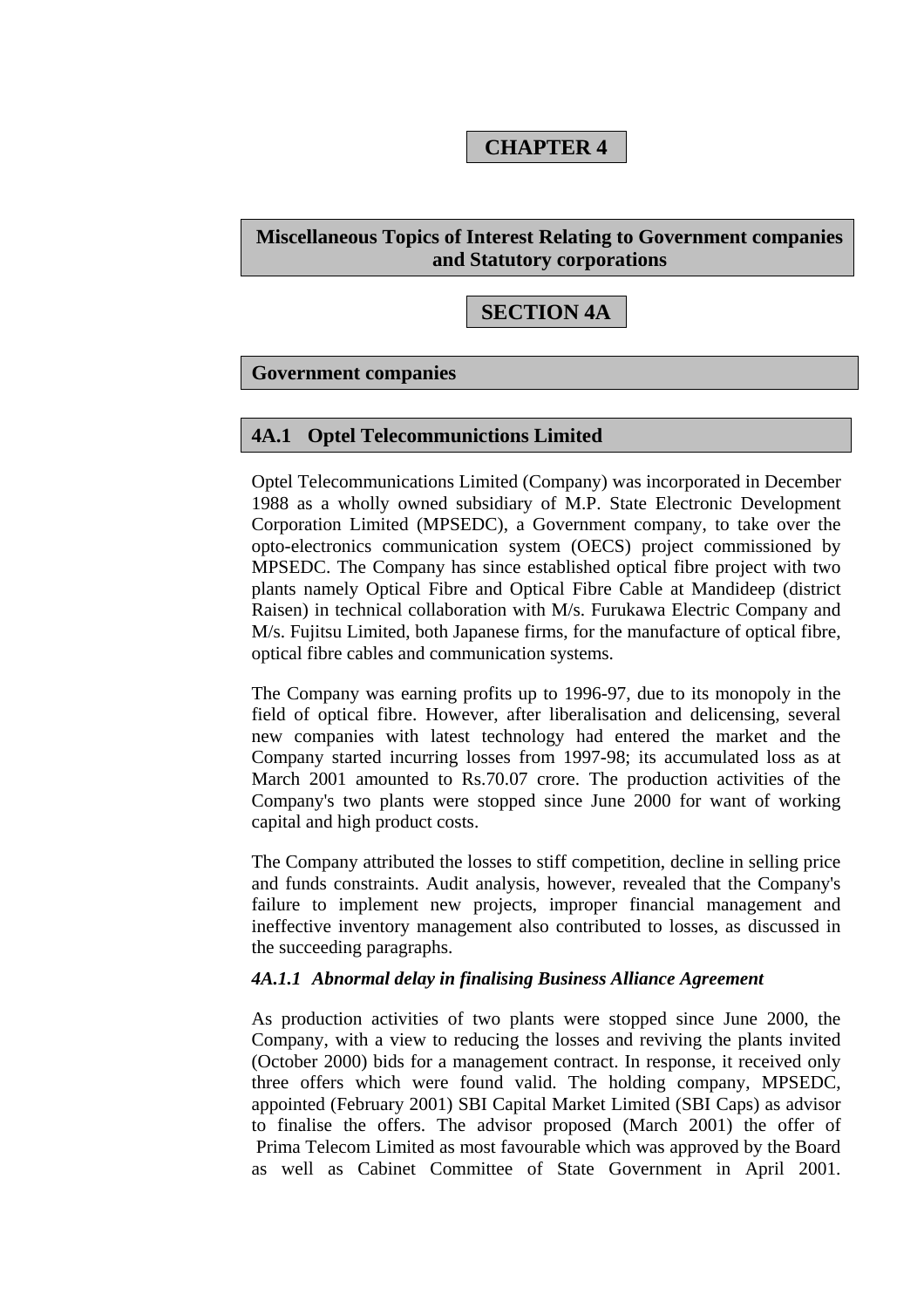Prima Telecom requested the Company in August 2001 to furnish the draft Business Alliance Agreement in line with Term Sheets. The draft agreement was finalised by the Company only in October 2001.

As per Article 10 of the draft Business Alliance Agreement between the Company and Prima Telecom Limited, (a) the Prima Telecom was to pay the Company an upfront amount of Rs.21 crore; (b) the profit earned was to be shared between the Company and Prime Telecom in the ratio of 52:48; (c) in the event of loss, Prima Telecom were to pay minimum operating charges of Rs.3 crore for each financial year; and (d) the Prima Telecom had expressly agreed to pay the upfront amount and minimum charges aggregating Rs.24 crore before or on the execution of the Agreement. Besides, as per the common term sheets issued to the bidder, 250 (out of 460) employees of the Company's two plants were to be taken over by the business alliance partner.

The State Government directed (April 2002) the Company not to finalise the Business Alliance Agreement with Prima Telecom Limited without assigning any reasons. Further progress was awaited (September 2002).

## *4A.1.2 Non-implementation of opto-electronic technology project*

In January 1995, Department of Electronics (DOE), Government of India, sanctioned opto-electronic technology project (Project), with the main objective of developing products and production technology for optoelectronic devices, modules and packaging required for optic fibre industry, at a project cost of Rs.8.15 crore (capital equipment: Rs.4.61 crore and operational expenses:Rs.3.54 crore), to be shared equally between DOE and the Company. The project was to be implemented during 1995-98 (extended to 1998-99). DOE released Rs.1.95 crore (January-March 1995) being part of their share with the specific condition that unspent amount was to be refunded.

It was noticed (January 2001) that up to 1998-99, the Company spent Rs.0.98 crore on the project (revenue expenditure:Rs.0.69 crore; capital expenditure: Rs..28.74 lakh) and utilised the unspent amount of Rs.2.04 crore (including Company's own share and interest at 8 per cent per annum up to March 1999) as working capital. No expenditure was incurred after March 1999.

As the project was not implemented, DOE directed (August 1999) the Company not to incur further expenditure, send the completion report and refund the unspent amount. Though the Company stopped incurring expenditure on the project from April 1999, yet it had neither sent the completion report nor refunded the unspent balance, which worked out to Rs.2.57\* crore including interest of Rs.0.62 crore as of March 2002. The nonimplementation of the project rendered the expenditure of Rs.0.98 crore already incurred unfruitful.

**Failure to implement Opto-electronic technology project resulted in expenditure of Rs.0.98 crore becoming infructuous** 

> $\overline{a}$ *\**

*Amount received Rs.195 lakh plus interest up to March 2002 (Rs.110.66 lakh) = Rs.305.66 lakh less 50 per cent of Rs.98 lakh borne by the Company i.e. Rs.48.98 lakh = Rs.256.68 lakh.*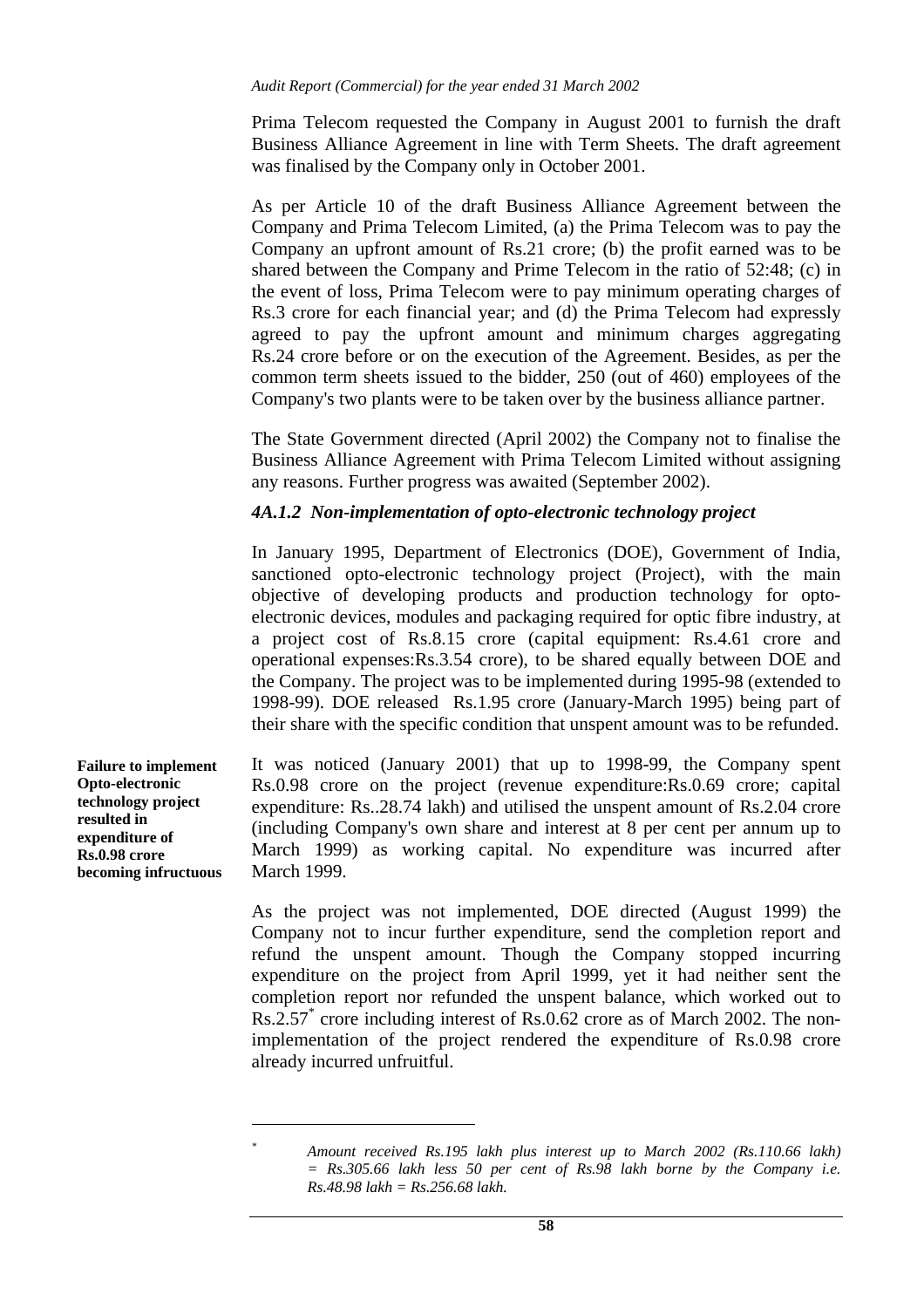Management stated (February 2001) that a senior manager to whom the project was entrusted, first proceeded on long leave and then resigned on medical grounds and hence the project could not be completed. The reply of the Company was a bad reflection of its functioning as it was totally dependent on a single person and it failed to groom and train other technocrats to take over and complete the project.

### *4A.1.3 Issue of shares at low premium without justification*

As per the MoU entered into (March 1994) by the Company with M/s. Furukawa Electric Company Limited of Japan (Collaborator), the Company was to allot its equity shares to Furukawa at a premium to be determined on the basis of intrinsic value to be assessed by an internationally recognised accounting firm. However, violating the condition of getting the intrinsic value so assessed, the Company executed the subscription and shareholders' agreement with collaborator and allotted 25 lakh shares of Rs.10 each at a premium of Rs.30 per share. The justification for arriving at the quantum of the premium was not available on record.

It was, however, observed in audit that the Company had fixed share premium at Rs.60 and Rs.75 per share for Indian public and financial institutions / nonresident Indians respectively while going public. The premium of Rs.60 per share was based on existing earnings per share.

Thus, allotment of 25 lakh shares at a low premium resulted in undue benefit of Rs.7.50 crore to its Japanese collaborator depriving the Company of the additional capital to that extent.

Management stated (February 2001) that price negotiation with collaborator was done by a high level committee of the Company consisting of the then Managing Director, Chief of Finance and Head of the Corporate Affairs Department. Minutes of the price negotiations of the shares were not, however, kept and as such it was very difficult to offer any further justification. The reply was not tenable as mode of valuation for allotment of shares as agreed to in the MoU was bid a good bye for no reasons on records causing substantial loss to the Company. Further, the premium charged was 50 to 60 per cent lower than that charged from Indian public and financial institutions / NRIs, respectively.

## *4A.1.4 Indecision and delay in finalisation of sale of forfeited shares*

The Company had Rs.10.24 crore as dues outstanding since November 1995 towards allotment call moneys in respect of 2065800 shares issued to 6406 shareholders. After a delay of nearly four years, it forfeited (January 2000) these shares. As per Article 29 of its Articles of Association, the forfeited shares were to be deemed to be the property of the Company and the Board could sell/reallot or otherwise dispose them of, annul the forfeiture thereof upon such conditions as it deemed fit.

The Company placed an agenda item before its Board (May 2000) for re-issue of the forfeited shares indicating that the then ruling prices ranged between Rs.60 and Rs.70 per share. The Board while approving the re-issue of forfeited

**Undue benefit of Rs.7.50 crore to collaborator due to issue of shares at low premium**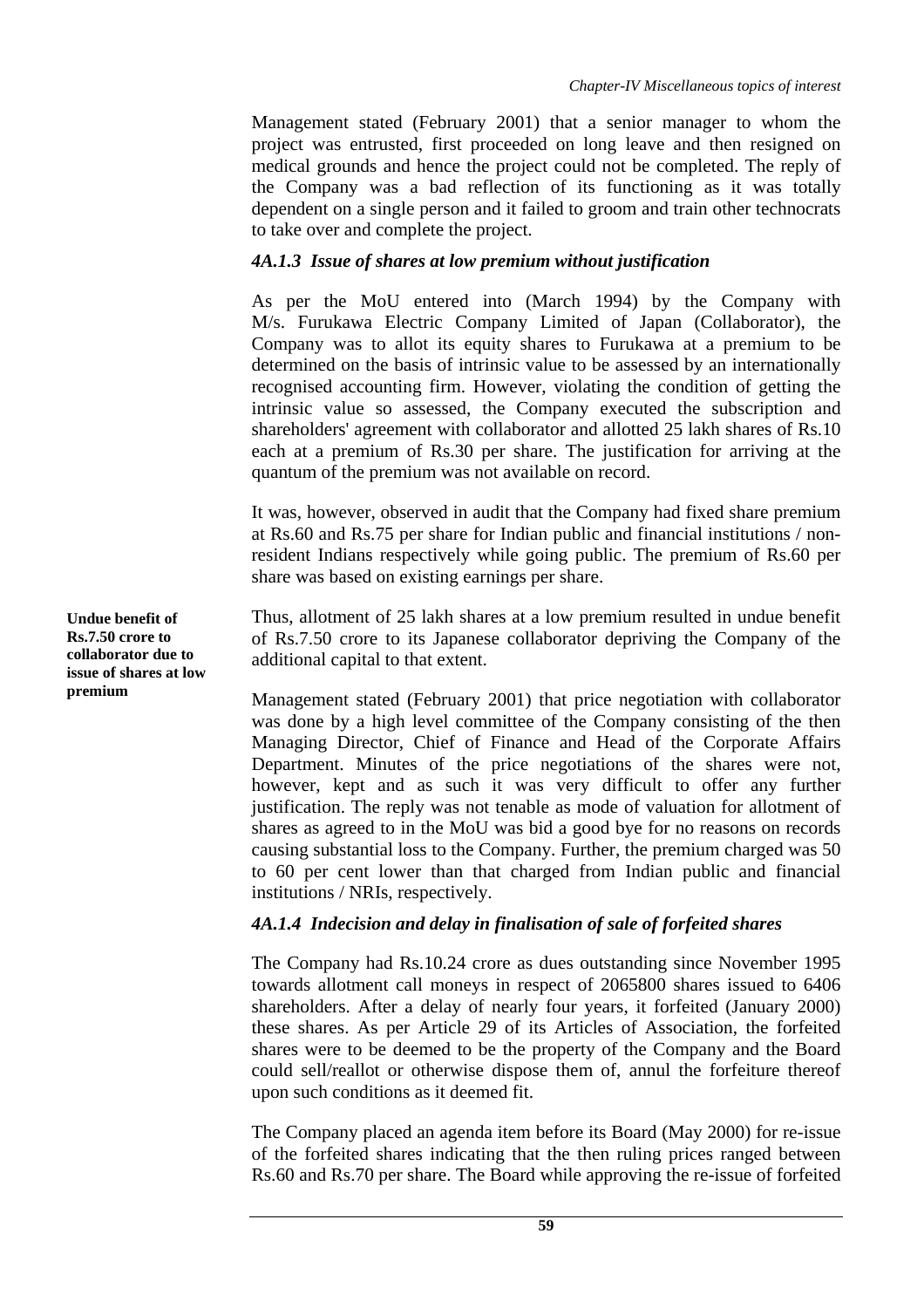shares, directed that for price fixation, opinion of a merchant banker should be obtained. Accordingly, ICICI Securities Limited (ICICI) was appointed (June 2000) as advisor. Though ICICI recommended various offers -- like offer of Rs.31 per share (July 2000) from Renka and Co.; Rs.24 per share (October 2000) from FCC Technologies and Products Limited, and Rs.31 per share (January 2001) from Prima Telecommunications; the Company failed to take any action.

Thus, the forfeited shares remained undisposed of even after two years (March 2002). The value of shares as per latest (22 March 2002) quotations in Bombay Stock Exchange was Rs.3.55 per share (total value: Rs.0.73 crore).

Thus, the indecision in finalising the offers received for disposal of forfeited shares despite being within the competence of the Board, resulted in loss of revenue of Rs.4.10 crore at Rs.20.50 per share (Rs.24 - Rs.3.50 the market value of a share) and also interest loss of Rs.1.23 crore, from April 2000 to September 2002 at 12 per cent per annum.

The Company, while confirming the facts, attributed (January 2002) the delays to non-receipt of approval from the State Government for finalising the deal.

The reply was not tenable as the Board was competent to take decision for sale of forfeited shares as per the Company's Articles of Association. Further, the Company should have taken expeditious steps for their disposal considering stoppage of activities (June 2000) at its two plants.

## *4A.1.5 Incorrect assessment of contract demand resulting in avoidable payment of electricity charges*

In October 1989, the Company obtained a high tension connection from Madhya Pradesh Electricity Board (Board) with a contract demand of 1920 KVA and, without a proper assessment got it, raised (May 1996) to 2920 KVA to meet the requirements of its expansion programme. In terms of Board's tariff conditions, 75 per cent of contracted demand or actual consumption whichever was higher, was payable as demand charges. As the contracted demand was found to be in excess, it was got reduced (February 1998) to 2600 KVA on being pointed out by Audit.

Further scrutiny of the bills from February 1998 to June 2002 revealed that except in April and May 1998, the actual demand ranged between 360 KVA and 1688 KVA only, though the Company continued to pay for 1950 KVA (75 per cent of reduced contracted demand of 2600 KVA). This resulted in avoidable payment of Rs.0.77 crore.

Thus, Company's failure to properly assess the contracted demand prior to enhancement and even after being pointed out by Audit of its being in excess of requirement, resulted in an avoidable extra expenditure of Rs.0.77 crore.

Management stated (February 2001) that Board had turned down its request for reduction in load. The fact remains that due to its failure to properly assess

**Failure to dispose of forfeited shares led to loss of revenue of Rs.4.10 crore and consequential interest loss of Rs.1.23 crore** 

**Failure to properly assess contracted demand resulted in avoidable expenditure of Rs.0.77 crore towards electricity charges**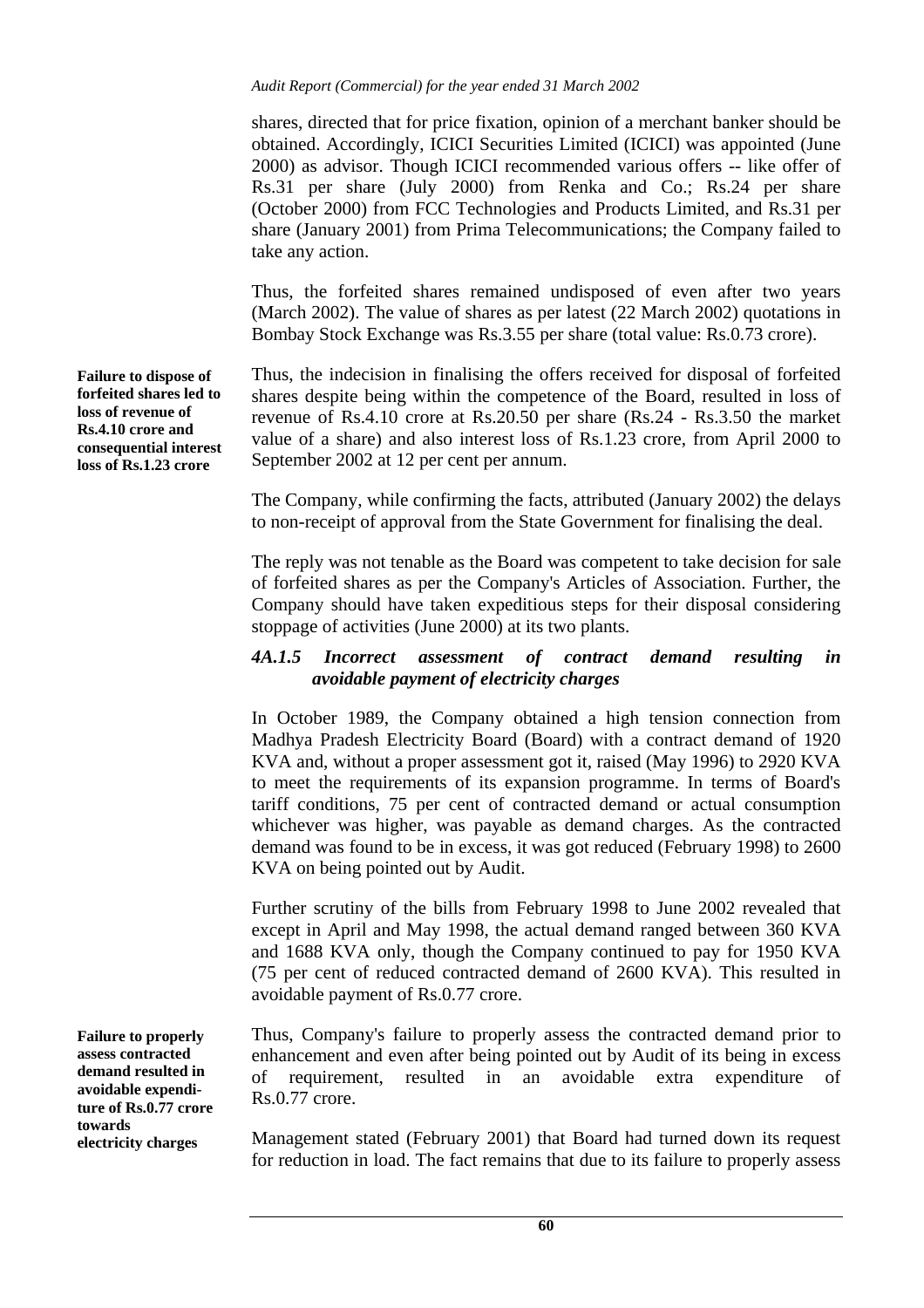the contract demand, the Company continued to pay demand charges for 1950 KVA.

#### *4A.1.6 Inventory management*

#### *(a) Injudicious procurement of Aramid yarn*

The Company placed purchase orders (April 2000) on Du Pont DC Namoures & Co. (USA) for supply of 10000 kg. of Aramid yarn for production of cables of different categories and sizes with the schedule of delivery as 3300 kg, 3700 kg and 3000 kg before 20 May, 20 June and 25 October 2000, respectively. The schedule of delivery was, however, revised (May 2000) by the Company to 1000 kg each before July and August 2000 and remaining 8000 kg to be decided upon later.

The supplier did not supply the material within the delivery schedule. The Company, instead of foreclosing the purchase orders, accepted (September 2000) the supply of 2000 kg (cost: Rs.29.04 lakh) which remained in stock (March 2002). Though it received an offer (March 2001) from Srinivas Synthetic Packers (P) Limited, Gwalior, to purchase this material at a rate to be quoted by the Company, yet the Company rejected the offer stating that the material would be required by it. This resulted in unwarranted retention of the material worth Rs.29.04 lakh with consequent loss of interest of Rs.5.22 lakh (@ 12 per cent from October 2000 to March 2002).

Management stated (January 2002) that the yarn was retained in anticipation of orders from DOT which did not materialise. Further, the cost of material would be recovered from the proposed business alliance partner. The reply is not tenable as the plant operations had already stopped since June 2000 and the proposed business alliance had failed to materialise.

#### *(b) Acceptance of sub-standard material*

The Company placed orders (May 2000) on Sterlite Industries (India) Limited, Aurangabad for purchase of 5000 km. of optical fibre and received the supply in June 2000. A quantity of 1018.50 km. valued at Rs.28.87 lakh was rejected (August 2000) on technical grounds.

The Material Department of the Company informed (August 2000) the supplier of the rejection and the supplier agreed (October 2000) to reimburse the value of material. The Managing Director, however, rejected (February 2001) the proposal and ordered retention of the material for further use in non-DOT orders.

Audit scrutiny (December 2001) revealed that there were no orders from non-DOT customers and material remained unused and the decision to retain the rejected material was not in the Company's interests. The Company's failure to take the refund as offered by the supplier resulted in the loss of Rs.28.87 lakh with further consequential loss of interest of Rs.7.79 lakh. (Interest @ 12 per cent per annum for 27 month from July 2000 to September 2002)

The Management stated (January 2002) that the cost of material would be recovered from the proposed business alliance partner. The reply was not

**Due to un-warranted retention of stock worth Rs.29.04 lakh Company suffered loss of interest of Rs.5.22 lakh.** 

**Failure to accept refund of substandard material resulted in loss of Rs.28.87 lakh with consequential loss of interest of Rs.7.79 lakh.**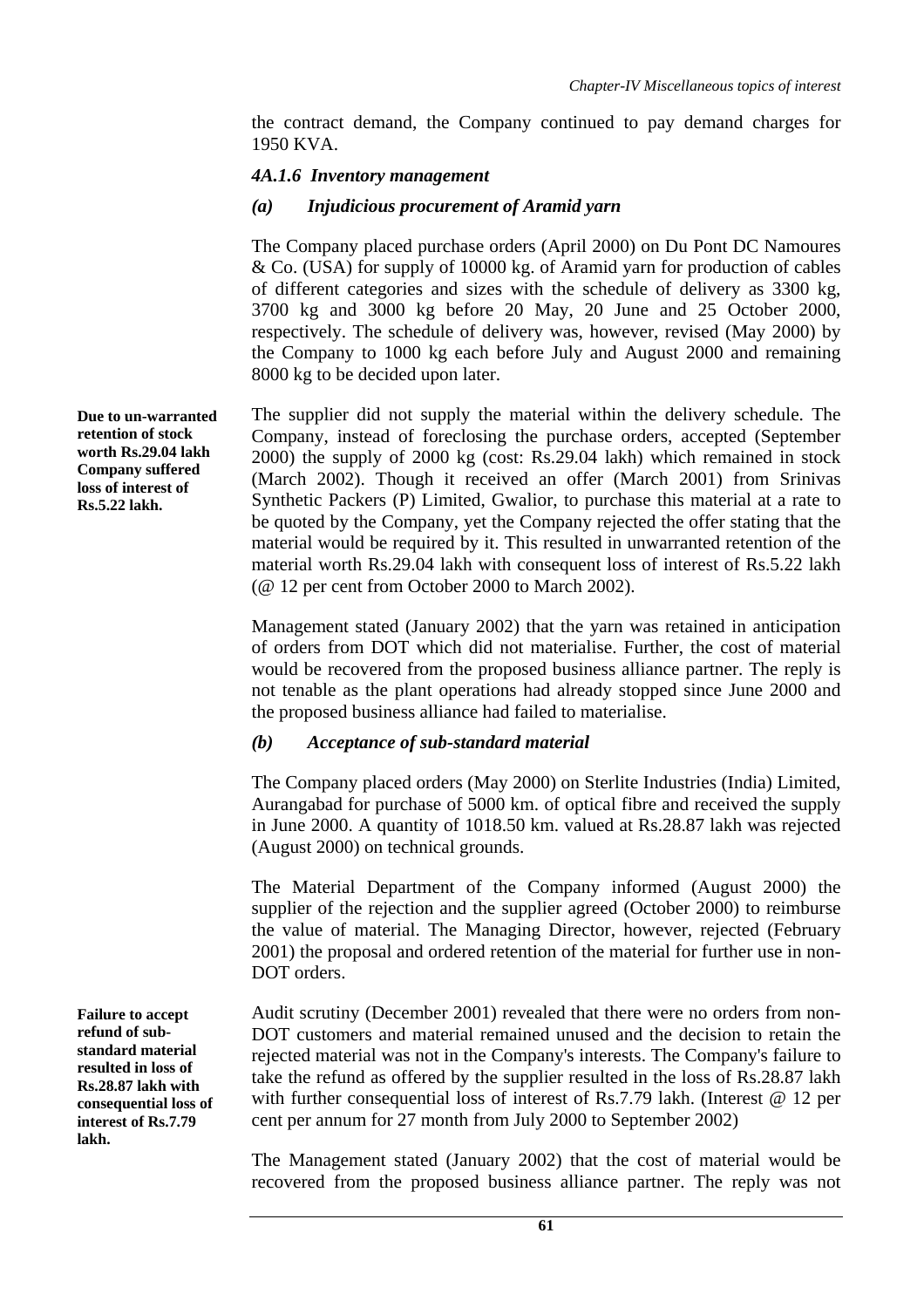tenable as (i) the proposal for business alliance had not materialised, and (ii) the expectation that a potential ally will reimburse the cost of sub-standard material did not speak very high of the Company's business ethics.

#### *4A.1.7(a) Failure to supply optical cables within the delivery schedules*

The Company obtained two purchase orders (August 1999 and October 1999) from MTNL Delhi/Mumbai and DOT for supply of PIJF cables valued at Rs.16.59 crore and Rs.7.73 crore, respectively. The agreed delivery schedules were up to February 2000 and April 2000, respectively.

Audit scrutiny revealed (January 2002) that the Company did not complete the supplies even during the extended delivery period due to acute financial crisis, and the customers, therefore, short-closed the orders. Consequently, material valuing Rs.5.10 crore had been lying in stock (March 2002).

Thus, the failure of the Company to adhere to the delivery schedules resulted in locking up of Rs.5.10 crore with further consequent loss of interest of Rs.1.17 crore (@ 12 per cent from May 2000 to March 2002).

#### *4A.1.7(b) Avoidable payment of liquidated damages due to non-adherence to delivery schedule*

Mention was made in paragraph 4.A.1.2 of the Report of the Comptroller and Auditor General of India for the year ended 31 March 2000 (Commercial) of loss due to payment of liquidated damages of Rs.3.04 crore.

It was further noticed in audit (December 2001) that in respect of seven supply orders for Rs.13.97 crore received during last two years, the Company supplied material valuing Rs.2.97 crore with delays ranging from one month to 13 months.

The delay was mainly due to working capital constraints and lack of production planning. The customers (DOT) consequently recovered Rs.40.09 lakh as liquidated damages for belated supplies.

It was interesting to note that an aggregate amount of Rs.8.57 crore was outstanding as at 31 March 2001 against DOT for various periods from 1990-91 to 2000-01. Had effective steps been taken by the Company to recover its dues, its problems of working capital could have been solved; and it would have been in a better position to complete the supplies in time avoiding thereby the payment of liquidated damages.

The above matters were reported to the Company/Government (December 2001); their replies had not been received (September 2002).

**Locking up of material worth Rs.5.10 crore due to short-closure of purchase orders resulted in interest loss of Rs.1.17 crore.** 

**Improper production planning coupled with delay in supply resulted in avoidable payment of Rs.40.09 lakh as liquidated damages.**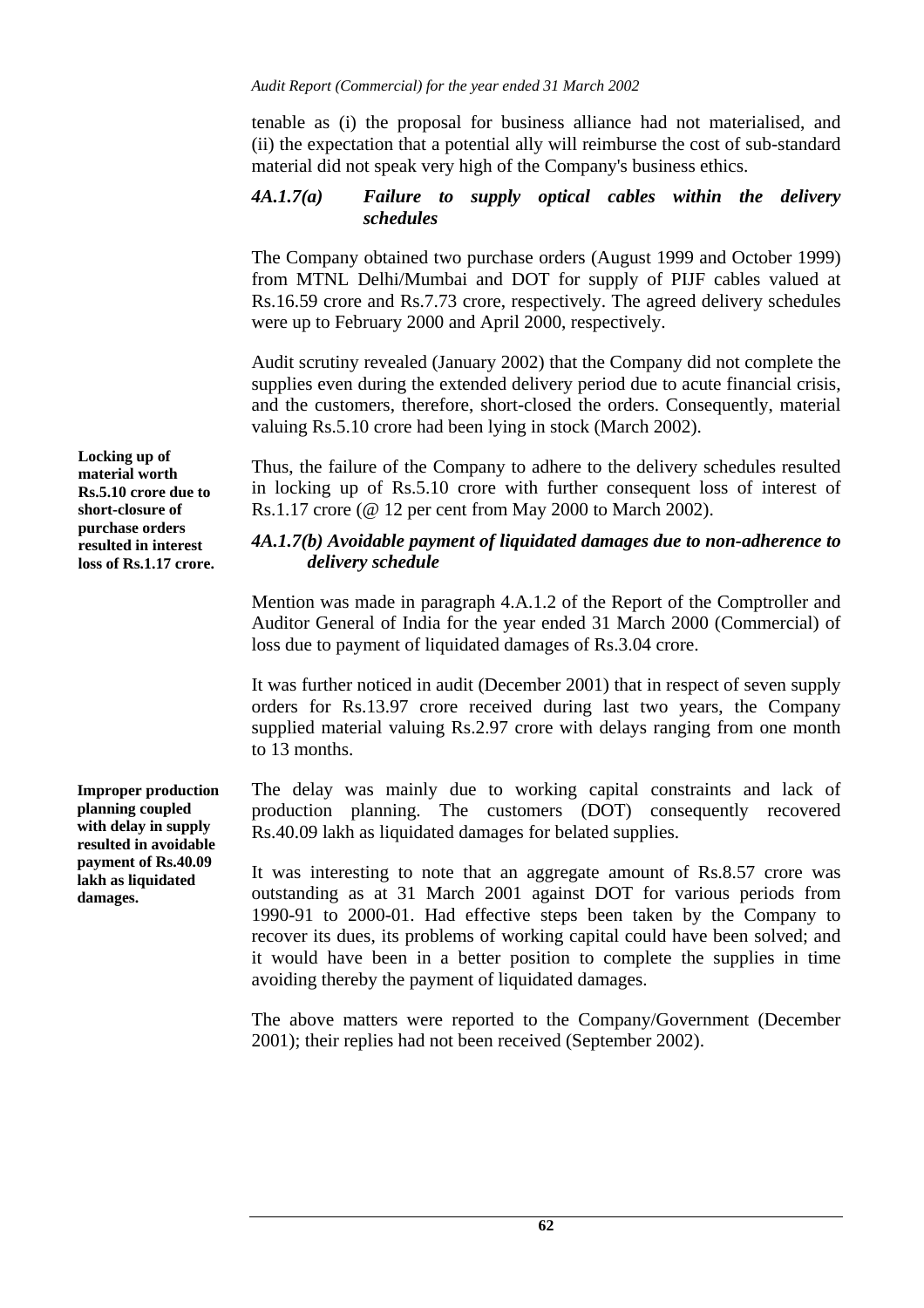## **4A.2 Madhya Pradesh State Civil Supplies Corporation Limited**

### *4A.2.1 Loss due to failure to furnish documents and delay in preferring claims*

#### **Failure to furnish documents/details of lifting of lustre lost wheat resulted in a loss of Rs.2.01 crore**

To avoid distress selling by farmers of wheat crop (of Rabi Season 1995) which had lost its lustre due to rains, the State Government requested (March 1995) Government of India (GOI), Ministry of Food, to issue instructions to Food Corporation of India (FCI) to accept foodgrains under the price support scheme and it (State Government) would in turn accept the foodgrains in such form, from all the base depots of FCI. GOI accepted (April 1995) the request on the following conditions:

(i) Rain-affected lustre lost wheat with no damage to kernel could be purchased up to 40 or 30 per cent depending upon the districts without any price cut for Central pool,

(ii) the stock so procured under relaxed specifications should be identified as 'Z' marked wheat and lifted for distribution through Public Distribution System (PDS), Jawhar Rojgar Yojana (JRY) against Central allocation on priority basis, and

(iii) the stock procured under relaxed specifications should be stacked and accounted for separately.

Madhya Pradesh State Civil Supplies Corporation which was appointed (April 1995) by the State Government as the procurement and distribution agency, procured 25961.90 MT of lustre lost wheat during 1995-96 and distributed the entire quantity under PDS/Revamped Public Distribution System schemes. The Company incurred expenditure of Rs.12.86 crore on the activity against which it received Rs.10.88 crore which resulted in a loss of Rs.1.98 crore. The Company assessed the total loss at Rs.2.01 crore after including storage charges (Rs.0.54 lakh) and interest (Rs.2.14 lakh).

After a delay of more than two years, the Company claimed (October 1998) the loss from FCI which rejected (November 1998) the claim on the ground that the quantity of wheat stated to have been procured and distributed was neither delivered to them nor was any payment made by them as no bill was preferred. The Company's subsequent claims (February 1999) were again rejected (March 1999) as the details of lustre lost wheat procured and contributed to Central pool were not furnished to FCI. **Loss of Rs 2.01 crore due to delay in preferring claims for lustre lost wheat** 

> Thus, the Company's failure to adhere to GOI's directives in maintaining separate stock of lustre lost wheat, and furnish full details to FCI, coupled with delay of more than two years in preferring the claims to the FCI resulted in avoidable loss of Rs.2.01 crore.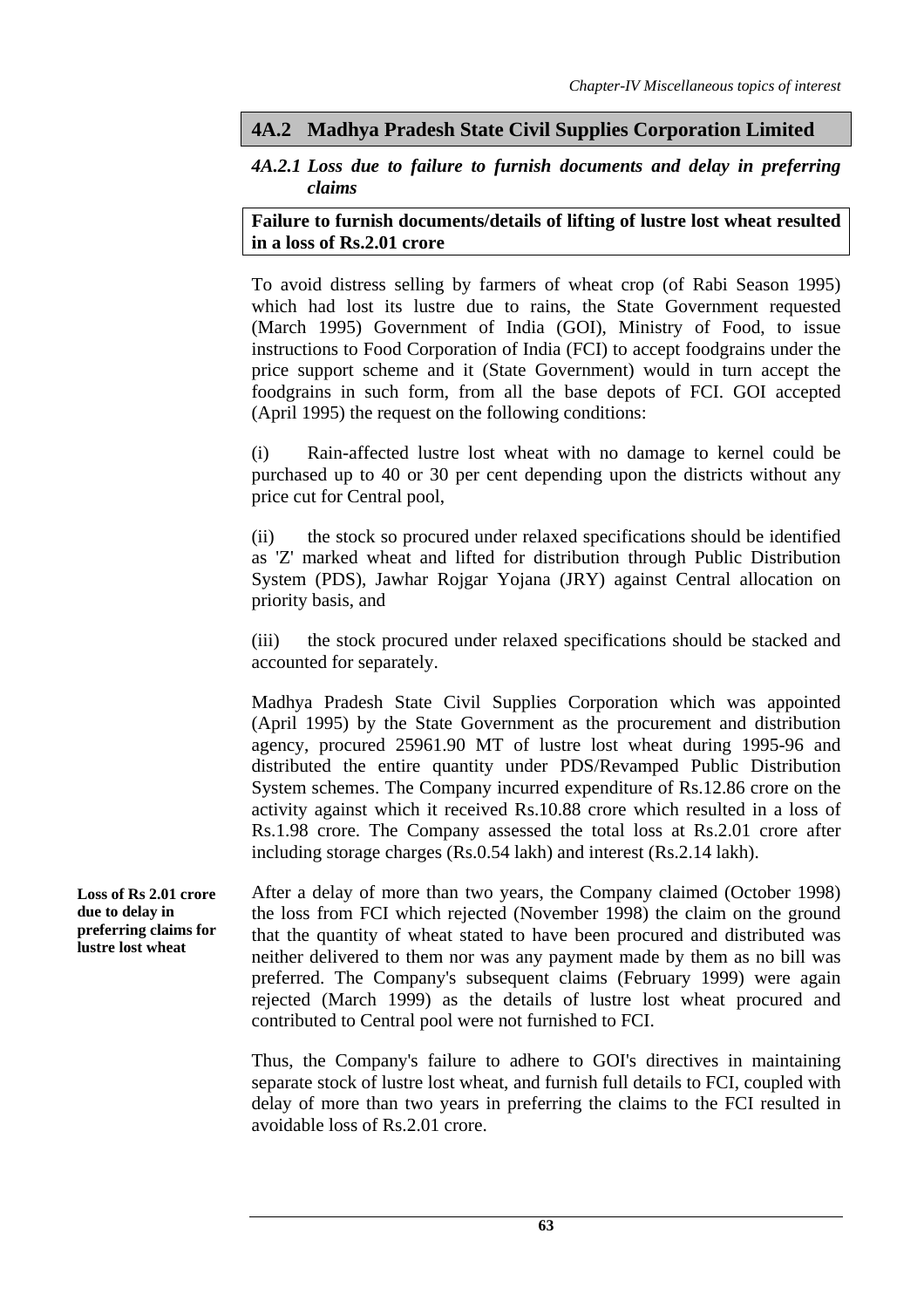The matter was reported to the Government / Company (May 2002); their replies had not been received (September 2002).

#### *4A.2.2 Loss due to improper planning for disposal of coarse grains*

#### **Procurement of coarse grains without planning for their disposal resulted in a loss of Rs.1.25 crore**

With the objective of ensuring that the coarse grains (*maize, jowar and bajra*) should be utilised to the fullest extent possible for issue to consumers through PDS, the Company was appointed as sole agency (as a sub-agent of Food Corporation of India (FCI) by the State Government for procurement of coarse grains. In pursuance of this objective, Government of India (GOI) sanctioned provisional incidentals based on notified economic cost. The difference between the procurement cost and economic cost was to be reimbursed to the Company as subsidy by FCI.

GOI, while communicating the economic cost every year, directed, *inter alia*, that the State Government would make efforts to distribute the coarse grains through PDS within a period of three months of their procurement keeping in view the short shelf life (three months) of these grains, and interest at prescribed rates would be included for three months in the economic cost.

It was also decided by the GOI that the responsibility for disposal of coarse grains would rest solely with the agency / State Government, and FCI would not be associated in the sale process.

As the Company was the sole agency for procurement and the responsibility for disposal thereof rested only with the Company, it should have evolved a strategy for their disposal well before the procurement considering the short shelf life of these grains. However, without any such strategy, the Company started the procurement of coarse grains during 2000-01 and procured 264146.15 quintals of coarse grains during December 2000 and January 2001, but only 9566 quintals could be distributed during April-June 2001, through PDS.

Accordingly, the State Government offered (February 2001) to GOI, the surrender of the entire balance quantity to FCI for disposal through other means and further requested for issue of suitable instructions to FCI to take over and dispose of the balance stock of these grains. Government of India, Ministry of Consumer Affairs, Food and Public Distribution, decided (February 2001) that FCI would be entrusted with the task of calling tenders and fixing rates but without taking over physical delivery of stock from the Company. After finalising (April 2001) modalities for disposal, the details of rates and parties, to whom the coarse grains were to be allotted etc., were intimated to the Company by FCI. The Company disposed of only 2,30,751.26 quintals of coarse grains through FCI during June-August 2001 and the balance quantity of 23828.89 quintals remained undisposed of (February 2002). This resulted in loss of Rs.1.25 crore (23828.89 quintals at economic cost of Rs.523.53 per quintal) keeping in view their short shelf life. The

**Failure to plan disposal of coarse grains resulted in a loss of Rs 1.25 crore.**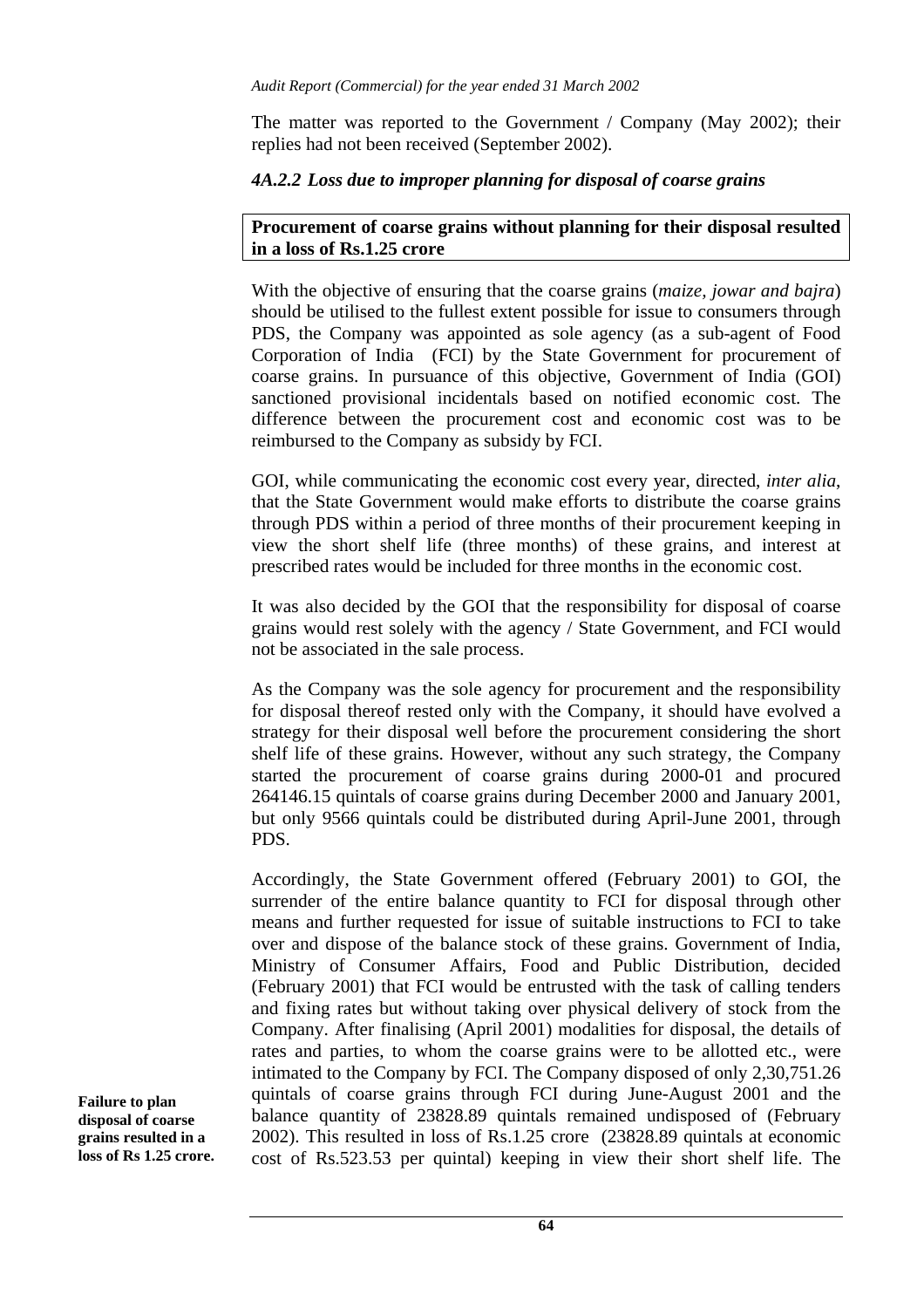objective of proper utilisation and distribution of coarse grains to the consumers was also defeated.

Government stated (June 2002) that as the Central Issue Price (CIP) from the GOI was not received, it was not aware of the price at which the coarse grains could be supplied. Despite reminders, FCI had not taken steps to finalise the procedure for disposal of stock. Thus, it was the responsibility of the FCI, and not of the Company, to arrange for disposal of these grains and the Company had no role in the disposal of stock.

The reply is not tenable as (i) the State Government's proposal to surrender was not due to non-receipt of CIP from GOI, (ii) The Company, as the agency for procurement of coarse grains, should have protected its interests before commencing procurement and should have planned the strategy for disposal of the grains considering the limited shelf-life, (iii) the Government proposed to surrender the stock only in February 2001, and (iv) the GOI's earlier directions clearly stipulated that State Government would have to make its own efforts to distribute the coarse grains and the responsibility would solely rest with the agency/ State Government.

#### *4A.2.3 Loss due to delay in procurement of soyabean and its disposal at lower rates*

**Failure to ensure timely procurement and speedy disposal of soyabean resulted in avoidable loss of Rs.1.12 crore** 

The Company entered (November 1997) into an agreement with Marvel Agrex Limited (MAL), Indore, for the supply of 10,000 MT of soyabean at a predetermined price of Rs.1035 per quintal. The terms and conditions of the agreement *inter alia*, stipulated, the following :

— The quantity of 10,000 MT was to be lifted by MAL in four lots,  $@$  2500 MT per lot and completed by 31 March 1998.

— In the event of delayed lifting by MAL, interest at the rate of 18 per cent per annum on the value of the quantity short lifted along with 10 per cent extra security and one per cent penal interest was to be paid to the Company.

— The Company could sell the soyabean procured for MAL but not lifted after three months, if MAL defaulted in lifting it.

— Cash equivalent to 15 per cent of the cost was to be deposited by MAL with the Company as caution money to honour their commitment to lift the contracted quantity of soyabean.

— The validity of the agreement was for six months i.e. up to 19 May 1998.

The agreement, however did not provide for recovery of loss, if any, suffered by the Company from MAL in the event of sale of soyabean by the Company at a price lower than the contractual price.

It was noticed in audit (February 2002) that the Company procured first lot of 2500 MT of soyabean during December 1997 (11054.22 quintal) and January 1998 (15621.12 quintal) after obtaining the security deposit of Rs.38.81 lakh.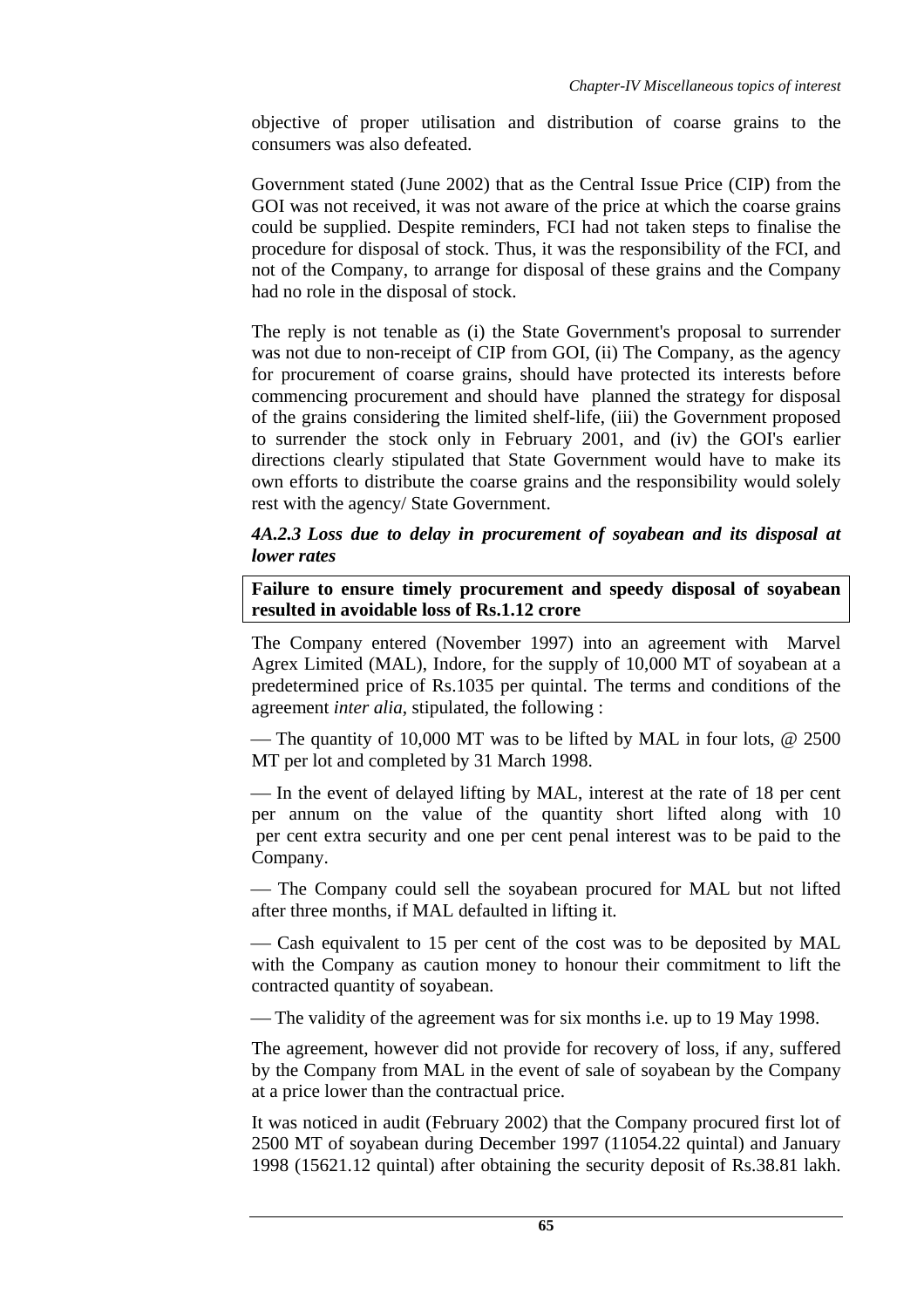The Company proceeded to procure its second lot in January 1998 but without obtaining any further security deposit from MAL and purchased 167 quintal of soyabean. MAL informed (January 1998) the Company that as against 10,000 MT to be procured in one-and-a-half month, the Company had procured only 2667 MT in two months. This slow procurement resulted in MAL losing substantial share in the market. MAL further intimated the Company that they (MAL) had suspended further operations at their plant in December 1997 itself instead of April-May 1998 and thus were unable to lift the soyabean. The Company, despite being aware of decrease in price of soyabean, did not take speedy action to dispose of the stock early to reduce the losses. Only after a delay of four months, the Company started (June 1998) selling the unlifted soyabean which could be completed by October 1998. The sale of 26.675 quintal at a low price (Rs 965 per quintal) and for a total value of Rs.2.58 crore (cost: Rs.3.70 crore) resulted in a loss of Rs 1.12 crore and the Company claimed Rs.1.69 crore (including interest, penal interest, service charges etc) from MAL. As the amount was not paid, the Company appealed (July 2000) to Arbitration Tribunal and its award was awaited (July 2002).

Thus, the failure of the Company to (i) include suitable clause in agreement for recovery of the loss in the event of sale of soyabean at lower rates than the procurement cost due to non-lifting of contracted quantity by MAL, (ii) procure soyabean in time, (iii) ensure supply of even the procured quantity to MAL as per the contractual provisions, (iv) dispose of soyabean quickly particularly when the sale prices were showing a decreasing trend and (v) obtain adequate security deposit before procurement of fresh quantity to safeguard its interest, resulted in an avoidable loss of Rs.1.12 crore.

The Company stated (April 2002) that the soyabean was procured with the consent of the contractor and there was no delay in procurement. Soyabean was to be taken delivery of by the contractor before May 1998, which was not done. It was also stated that necessary clause to recover loss was included in the subsequent agreements.

The reply was not tenable as the contractor had blamed the Company for the slow procurement. Due to availability of soyabean when its prices ruled low, the contractor failed to lift the soyabean. Taking into account the decreasing trend in prices, the Company should have taken immediate steps to dispose of the soyabean and also ensured the adequacy of security deposit to guard itself against possible losses. Thus, Company's failure to ensure timely procurement and supply of soyabean and to include necessary enabling clause in the agreement for recovery of loss led to the loss of Rs.1.12 crore which was avoidable.

The matter was reported to Government (May 2002); its reply had not been received (September 2002).

**Delay in procurement of soyabean and its disposal at lower rates resulted in a loss of Rs 1.12 crore**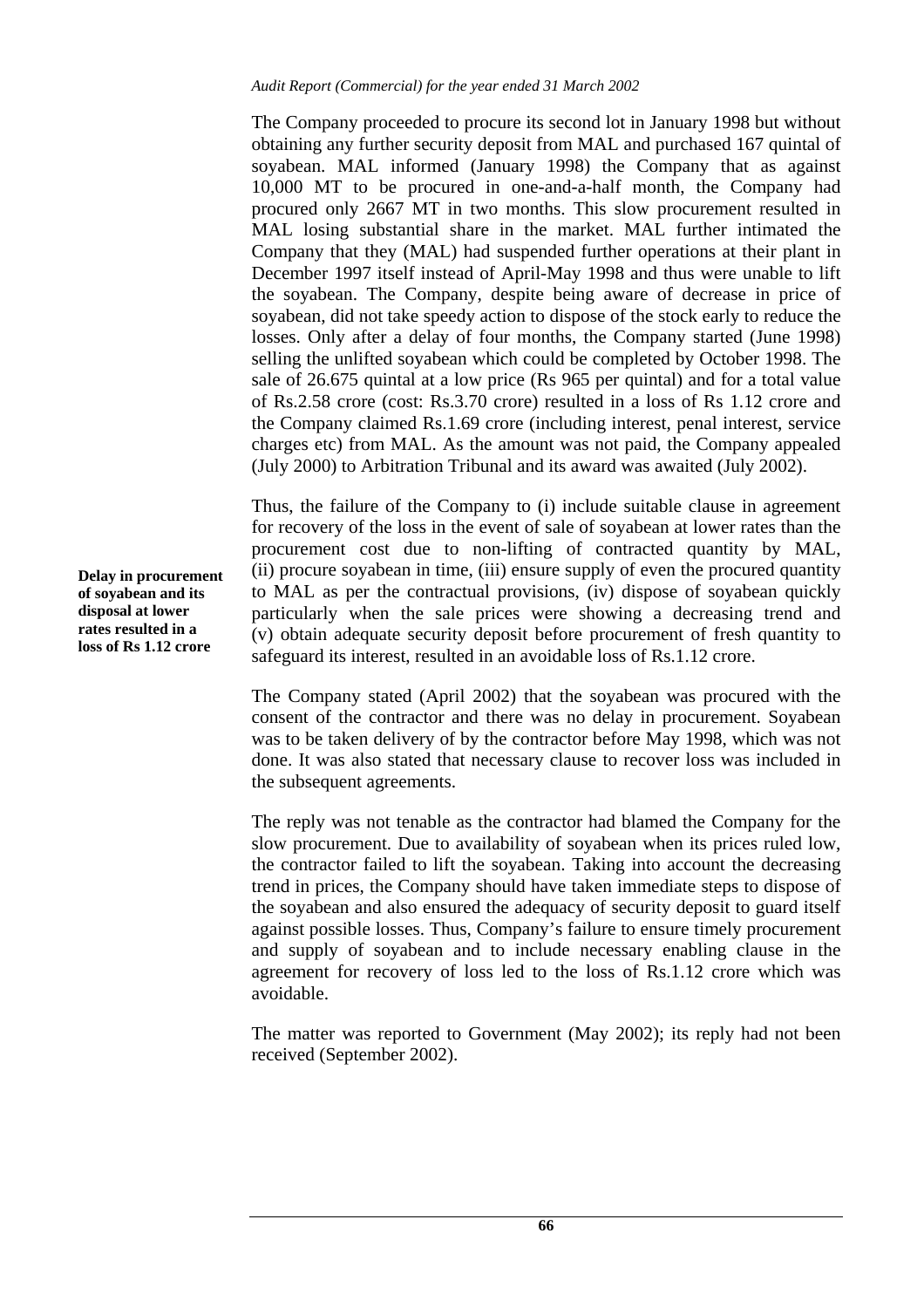*4A.2.4 Failure to monitor collection and timely crediting of proceeds resulted in extra expenditure* 

**Ineffective monitoring led to belated crediting of proceeds of Government treasury bills by banks resulting in extra expenditure of Rs.0.56 crore towards interest** 

The Company was having two cash credit (CC) accounts with SBI, T.T. Nagar, Bhopal (CC Account-Sugar) and SBI, Food Nagar, Bhopal (CC Account Foodgrains) in addition to two current accounts\* .

The Company received claims from the Government in the form of treasury bills. These bills were to be submitted along with relevant details to the treasury which would issue cheques on the bill amount and the cheques were to be presented to bank by the Company for collection of proceeds. The Company, instead of submitting bills to the treasury, presented them at bank for collection in its current account. The funds were withdrawn subsequently.

Audit scrutiny (February 2002) of records relating to treasury bills received and deposited by the Company and crediting of proceeds by the banks during 1999-2001 revealed that more than the usual time of three days was taken by the banks for affording credits therefor, for reasons not on record. The time taken ranged from one day to 79 days (*Annexure 17),* after allowing five days' grace period which indicates absence of timely and effective follow-up by the Company.

The Company suffered interest loss of Rs.0.56 crore on the excess time taken (even after allowing five days' time for crediting of the proceeds in respect of local clearance). Had the procedures for submitting the bills been followed and crediting of proceeds been effectively monitored, the Company could have avoided extra expenditure of Rs.0.56 crore towards interest.

Management stated (April 2002) that crediting of proceeds by banks would normally take three to five days including Government holidays and efforts were made to reduce this time. At times objections were raised by the treasury offices after rectification of which the bills had to be resubmitted to the bank. Further, restrictions were often imposed by the Government at the year-end for submission of bills/drawal of sanctioned amounts; thus, the delays were due to procedural and practical difficulties.

The reply was not tenable as besides the abnormal delays ranging from one day to 79 days excluding the five days' grace period allowed, the procedural requirements for crediting of funds were very well known to the Company. It was also noticed that the objections raised by treasury related to omissions such as non-filling up of certain column(s), not writing the amount in words and/or figures, non-compliance with conditions in the sanction orders of the Government etc. which could have been avoided had the Company itself submitted the bills direct to the treasury. Even in respect of transfers at the year-end pointed out in audit, there were no substantial delays and thus it was the Company's failure to follow procedures and monitor the crediting of

**Failure to adhere to procedures and monitor crediting of proceeds resulted in extra expenditure of Rs.0.56 crore.** 

 $\overline{a}$ 

*<sup>\*</sup>* Current account with State Bank of Indore, Bhopal, and State Bank of India, Vindhyachal Bhawan, Bhopal.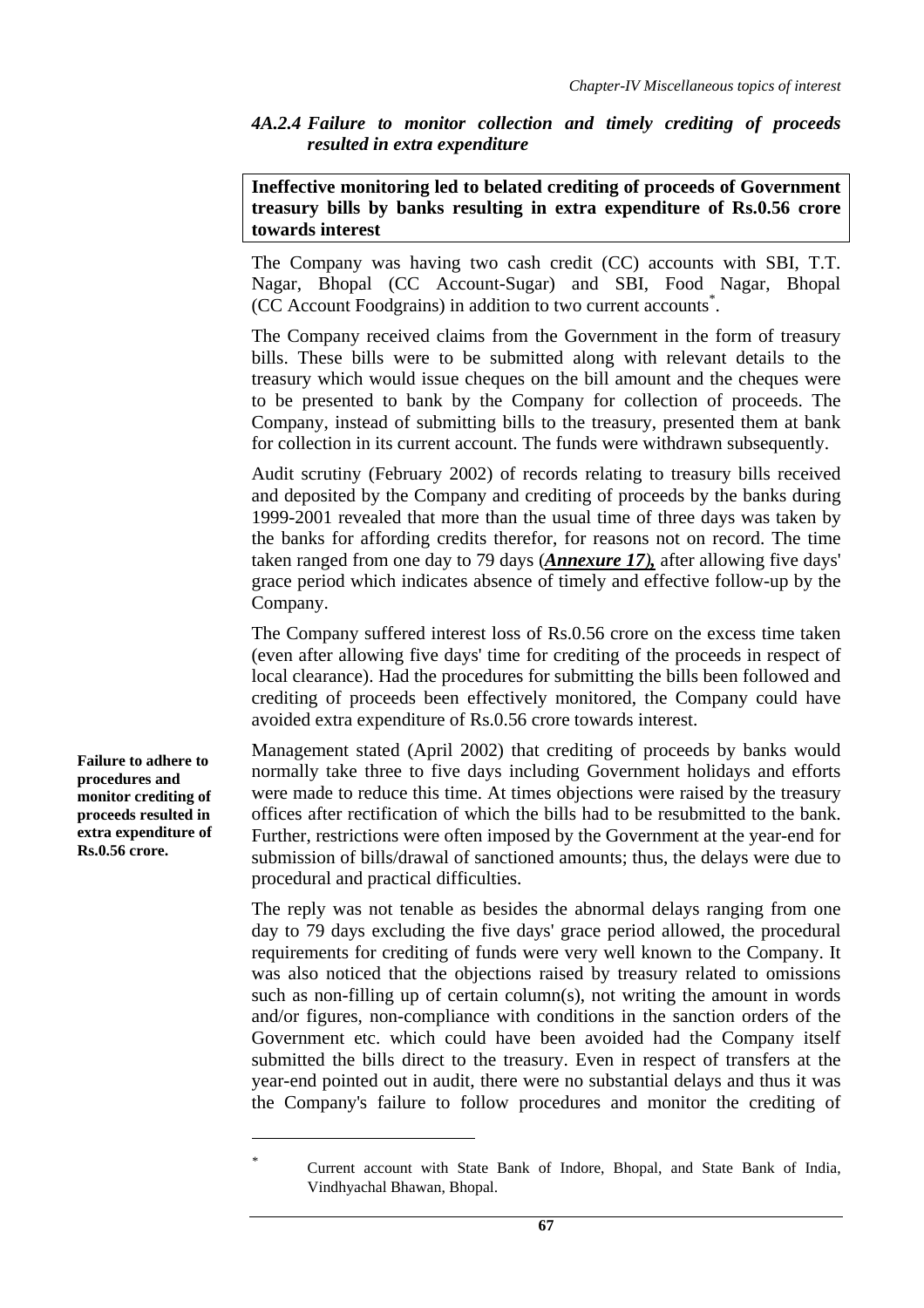proceeds that led to avoidable delays which ultimately resulted in avoidable extra expenditure towards interest.

The matter was reported to the Government (May 2002); its reply had not been received (September 2002).

## **4A.3 Madhya Pradesh State Industrial Development Corporation Limited**

#### *4A.3.1 Irregular decision led to loss of investment / interest*

**Injudicious decision to invest in a Trust and that too, beyond the competence of the Company, resulted in loss of investment of Rs.0.75 crore, besides an interest loss.** 

The Company decided (17 August 1995) to invest Rs.9.50 crore in Indian Sectoral Equity Funds (Trust) established by American International Group (AIG) in association with IL  $\&$  FS<sup>\*</sup> Trust to make equity and equity related investments. It, accordingly, entered (26 February 1997) into an agreement with IL & FS Trust, expecting that the investment would yield a return of 20 to 25 per cent per annum during the lock-in period of ten years, extendable by another three years at the Company's request.

As per the Company's Memorandum and Articles of Association, it was empowered to invest in a particular company up to a maximum of Rs.3 crore and any investment in excess thereof required approval of State Government. Without obtaining such approval, however, the Company went ahead and released Rs.3.83 crore during March 1997 to March 2000 to the Trust against the commitment for Rs.9.50 crore.

Only when the Company received (March 2000) a further demand from the Trust for Rs.1.17 crore towards a portion of Company's share in the Trust, that it realised that it needed to amend its Memorandum and Articles of Association so as to enable it to make further investment. As the approval of Government was not available and due to long lock-in period of investment in the Trust, the Company sought (May 2000) legal opinion from the State Advocate General to discontinue further contribution. It was opined (September 2000) by the State Advocate General that the Company should avoid further contribution and go in for arbitration to realise its investment. By the time the Company decided (November 2000) not to make further investment in the Trust, it was declared (October 2000) a defaulter by the Trust and thereby (i) became ineligible to receive any income while continuing to be liable to bear its share of costs, and (ii) its entitlement at the end of the lock-in period got reduced to lesser of the investment or the net asset value (NAV).

Audit scrutiny revealed (February 2002) that the Company's investment of Rs.3.83 crore (up to March 2000) got scaled down to Rs.3.08 crore based on

 $\overline{a}$ 

*<sup>\*</sup> Infrastructure Leasing and Financial Services*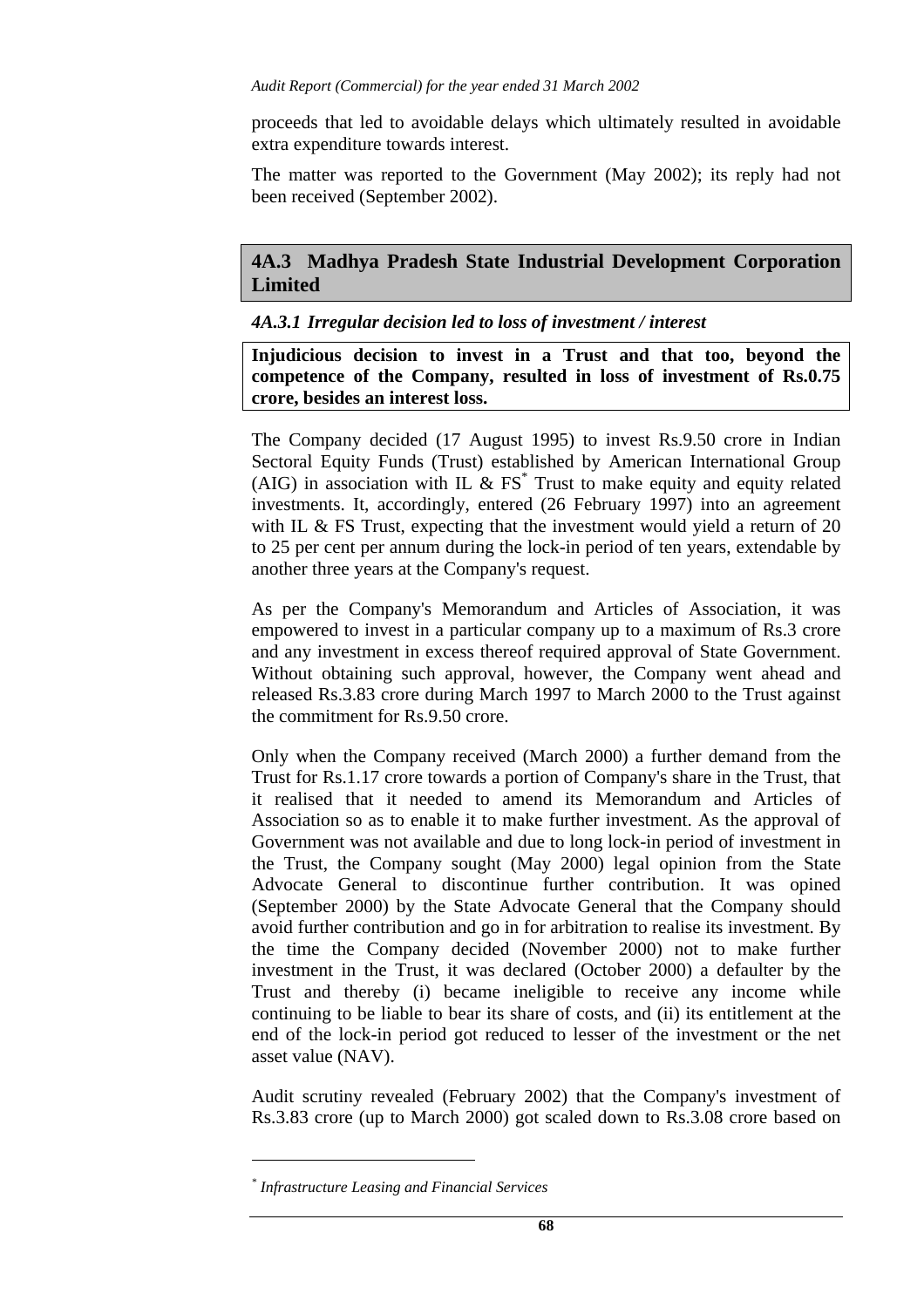NAV of the Trust, leading to reduction of Rs.0.75 crore in its value. As the Company while not eligible for profit sharing continued to be liable to bear its share of costs and therefore further reduction in the value was not ruled out.

It was further noticed that the Company had not taken any action to realise the investment through arbitration, despite obtaining advice from the State Advocate General in September 2000. Thus, the investment of Rs.3.83 crore had remained locked up without any return, since March 1997.

The Company's irregular and imprudent decision to invest in the Trust without proper planning and beyond its delegated powers as well as longer gestation period of the investment resulted in capital loss of Rs.0.75 crore along with interest loss of Rs.0.58 crore (at 12 per cent for cash credit).

The matter was reported to the Company / Government in April 2002; their replies had not been received (September 2002).

## *4A.3.2 Irregular waiver of interest*

**Irregular waiver of interest on buy-back of shares resulted in undue benefit of Rs.27.85 lakh to the promoters.** 

The Company decided (December 1989) to subscribe Rs 50 lakh to the equity share capital of Ruchi Strips and Alloys Limited (Promoters) for their proposed cold rolled mill to be set up at Ghatabillod, district Dhar. The terms and conditions of equity participation, *inter alia*, stipulated that the promoters shall buy back all the equity shares held by the Company within five years from the date of commercial production or seven years from the date of sanction, whichever being earlier. The Company shall offer one month's notice to the promoters who shall purchase the shares on the highest of the following:

- (a) Average market value of the shares,
- (b) Face value of the shares plus cumulative interest at 15.5 per cent per annum from the date of investment less dividend, up to the date of sale,
- (c) Break-up value of the shares as per the latest audited balance sheet.

In pursuance of the above decision, the Company released (June-July 1990) Rs 50 lakh and got allotted five lakh equity shares of Rs 10 each. The promoters commenced commercial production in March 1991.

The promoters offered (February 1997) to buy back all the five lakh shares in ten monthly instalments at a rate worked out as per item (b) above i.e as face value plus interest at 15.5 per cent per annum. The Company, instead of accepting the offer which would have ensured the payment of entire sale consideration within ten months i.e by December 1997, rejected the proposal and counter proposed (March 1997) as follows :

**There was erosion in investment by Rs.0.75 crore and loss of interest of Rs.0.58 crore.**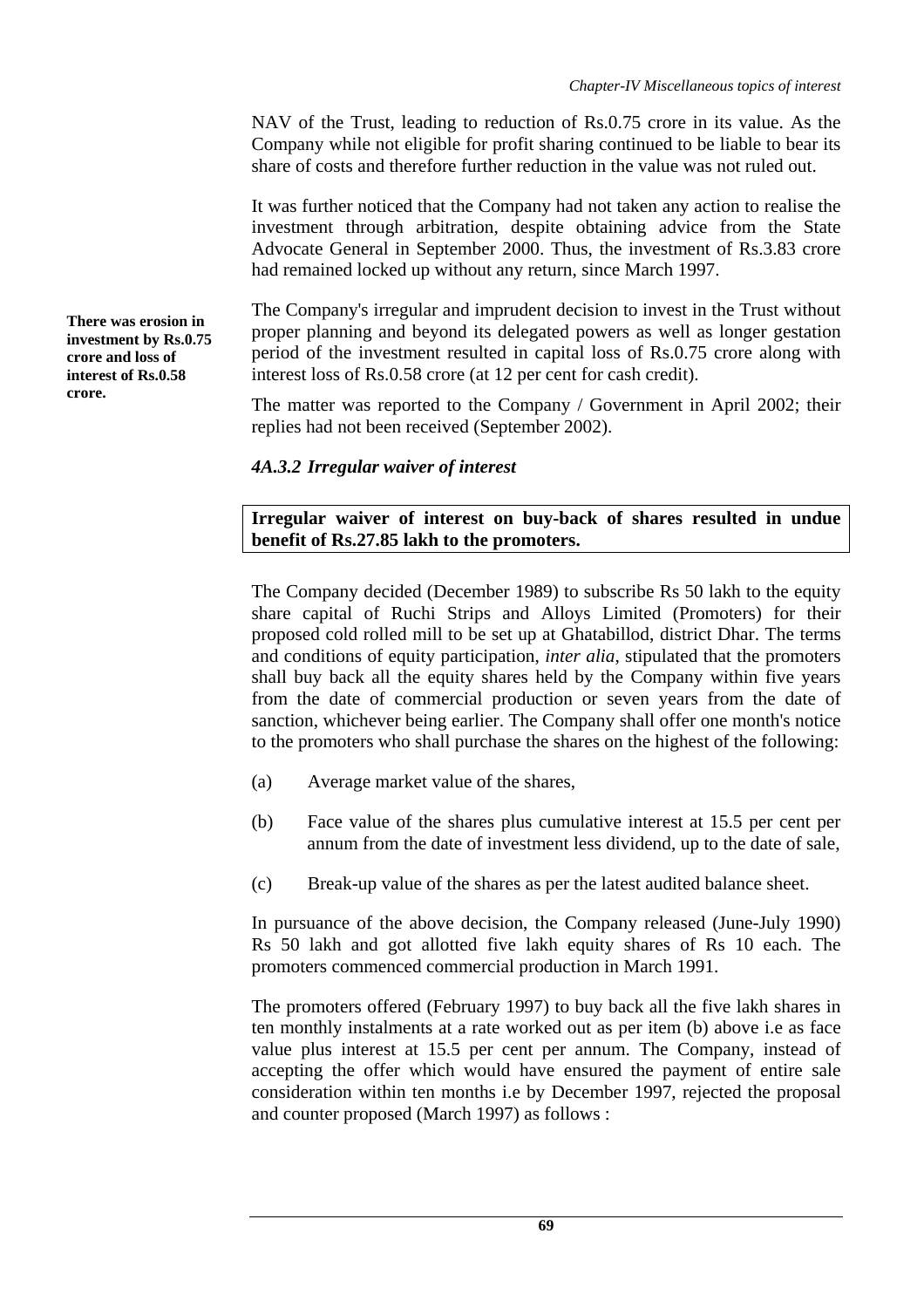- Monthly installment of one lakh equity shares along with minimum return of 15.5 per cent till due date and 19.5 per cent per annum on the defaulted amount / period.
- Shares to be transferred in part on receipt of payment.
- -- Payment of first instalment to be made immediately.

The promoters accepted (April 1997) the Company's counter-offer according to which the Company was to get Rs 1.12 crore (including interest) on the buy back of shares spread over the period April-August 1997. The promoters paid Rs 21.83 lakh (April 1997) and Rs 23.27 lakh (May 1997) as first and second instalments against which the Company transferred one lakh shares only due to short receipt of second installment by Rs 0.16 lakh.

It was noticed in audit (January 2001) that though the promoters did not pay the remaining instalments due from June 1997 to August 1997, no action was taken by the management. In June 1999, the promoters in their revised proposal offered to buy back the balance four lakh shares subject to the Company agreeing to waive 50 per cent of interest amounting to Rs.27.85 lakh. The Managing Director of the Company accepted the request without even approval of the Board, which was not justified and also violated the terms and conditions of equity participation.

Irregular waiver of interest resulted in an undue benefit of Rs 27.85 lakh to promoters. The Company received the balance payments in July 1999 (Rs.22.50 lakh) and August 1999 (Rs.22.07 lakh) and the shares were accordingly transferred.

The matter was reported to the Company / Government (March 2002); their replies had not been received (September 2002).

## **4A.4 Madhya Pradesh State Mining Corporation Limited**

*4A.4.1 Undue benefit to contractor due to change in basis of contract and loss of revenue* 

**Improper change in the basis of tender conditions and failure to accept the highest offer resulted in undue benefit to a contractor and loss of revenue of Rs.1.01 crore to the Company** 

**(a)** Sand extraction work and its sale were undertaken by the Company on contract basis. Accordingly, tenders were invited annually specifying the minimum guaranteed quantity of sand to be extracted as one lakh cubic metre (cu.m) and the tenderers were asked to quote rates per cubic metre. The highest offer received and accepted in August 1999 under this procedure was Rs.126.96 per cu.m.

During the succeeding year ending August 2000, the Company without assigning any valid reasons revised the conditions of the tender to invite offers

**Company suffered loss of Rs.27.85 lakh due to irregular waiver of interest**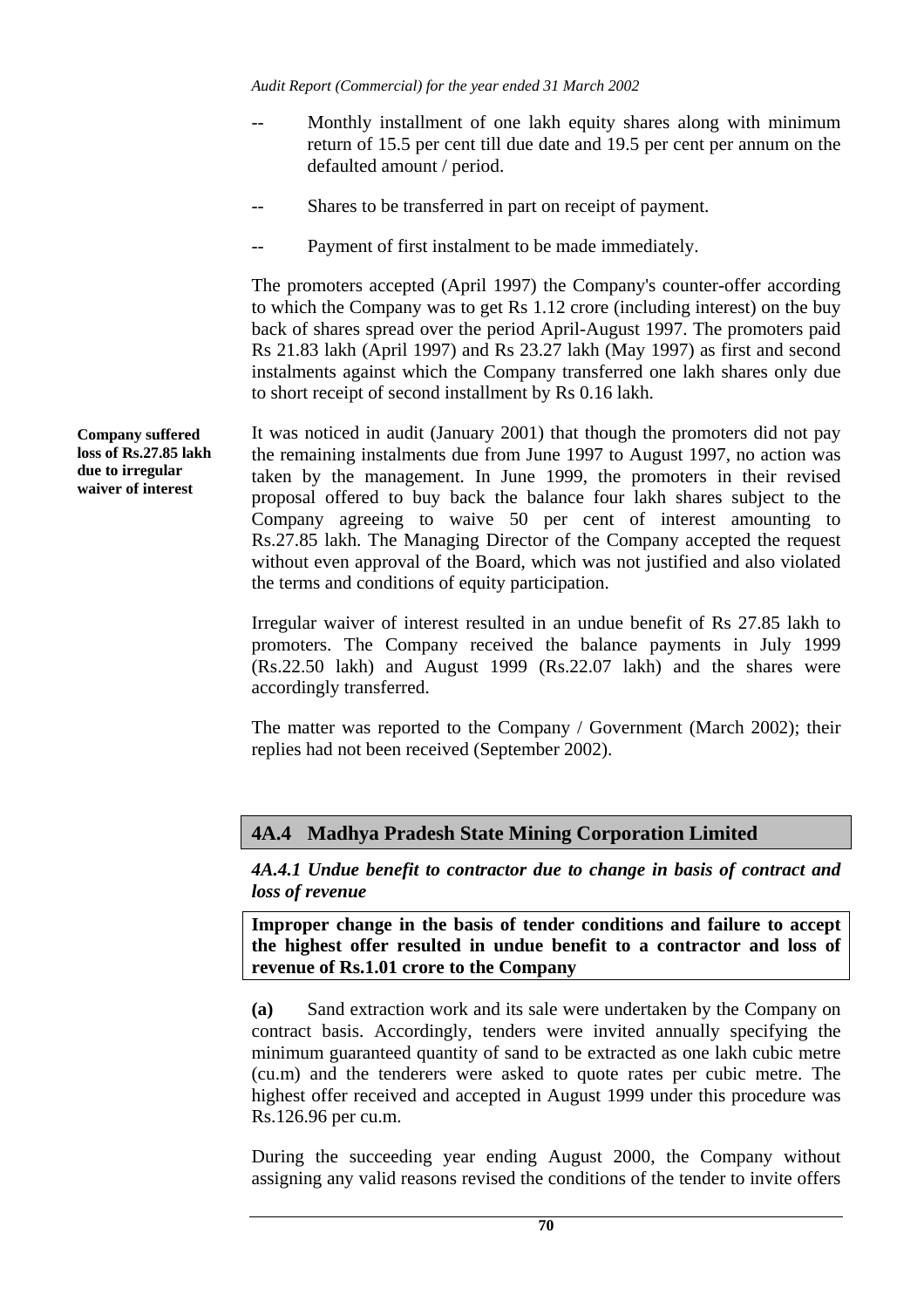for lifting of sand at a fixed rate of Rs 50 per cu.m; the bidder offering the maximum quantity would be the successful bidder. The highest bidder was M/S Chhattisgarh Minerals, Durg, and was awarded the contract for lifting 1,11,000 cu.m of sand during September 1999 to August 2000 for a total consideration of Rs. 0.56 crore. The bidder duly completed the contract.

Thus, change in the basis of tendering process resulted in a revenue loss of at least Rs 0.77 crore (Rs.126.96-50.00/cum X 1,00,000cum) as compared with the contract for the earlier year, with a corresponding undue benefit to the contractor.

The Company reverted (September 2000) to the earlier system of specifying the guaranteed quantity and asking the tenderers to quote rates for lifting of sand per cubic metre, the succeeding year. This elicited the highest rate of Rs 181 per cu.m which was accepted by the Company for the period September 2000 onwards, confirming the loss of Rs 0.77 crore suffered by it during the earlier period.

The Company stated (March 2002) that as there were complaints from the public that sand was being sold at a very high rate and hence with a view to keeping its price under control, the sand was allowed to be lifted at Rs.50 per cu.m but the Company reverted to the earlier system due to complaints about this system also. The rates of Rs.126.96 and Rs.181 per cubic metre in 1998-99 and 2000-01 respectively were highly competitive and therefore, the rate of Rs.50 per cubic metre in 1999-2000 was considered reasonable.

The contention that the price of sand was fixed at Rs.50 per cu.m to keep the prices under control, was not convincing as the Company did not bind the successful bidder to effect sales of sand at a fixed reasonable rate. Thus it denied itself of the benefit of higher rates without in any way benefiting the common consumer.

**(b)** At its Durg quarries (Group-II) too, the Company invited (May 1999) tenders for sale of sand at the fixed rate of Rs.50 per cu.m for a minimum guaranteed quantity of 20,000 cu.m during the period June 1999 to May 2000. Out of the six firms which responded, Firm "A" quoted (31 May 1999) the highest quantity of 90,000 cu.m for a total contract value of Rs.45 lakh.

Instead of accepting the offer of Firm "A" which had deposited the earnest money and also agreed to deposit the security deposit in accordance with the terms and conditions of NIT, the Company decided (June 1999) to enter into negotiations on 19 July 1999 with all the tenderers and directed them to remit security deposit equivalent to one-third of the value of the contract failing which they would not be allowed to participate in the negotiations. None of the tenderers attended the meeting excepting Firm "F" (6th lowest) which had offered the lowest quantity of 42000 cu.m.

The remaining tenderers refused to enter into negotiations on the plea that they would deposit security only after the contract was awarded as per terms stipulated in the NIT. Their plea was not accepted and the contract was awarded (July 1999) to Firm "F" for lifting of 42000 cu.m of sand during

**Loss of revenue of Rs. 0.77 crore and undue benefit to contractor due to change in the basis of tender conditions.**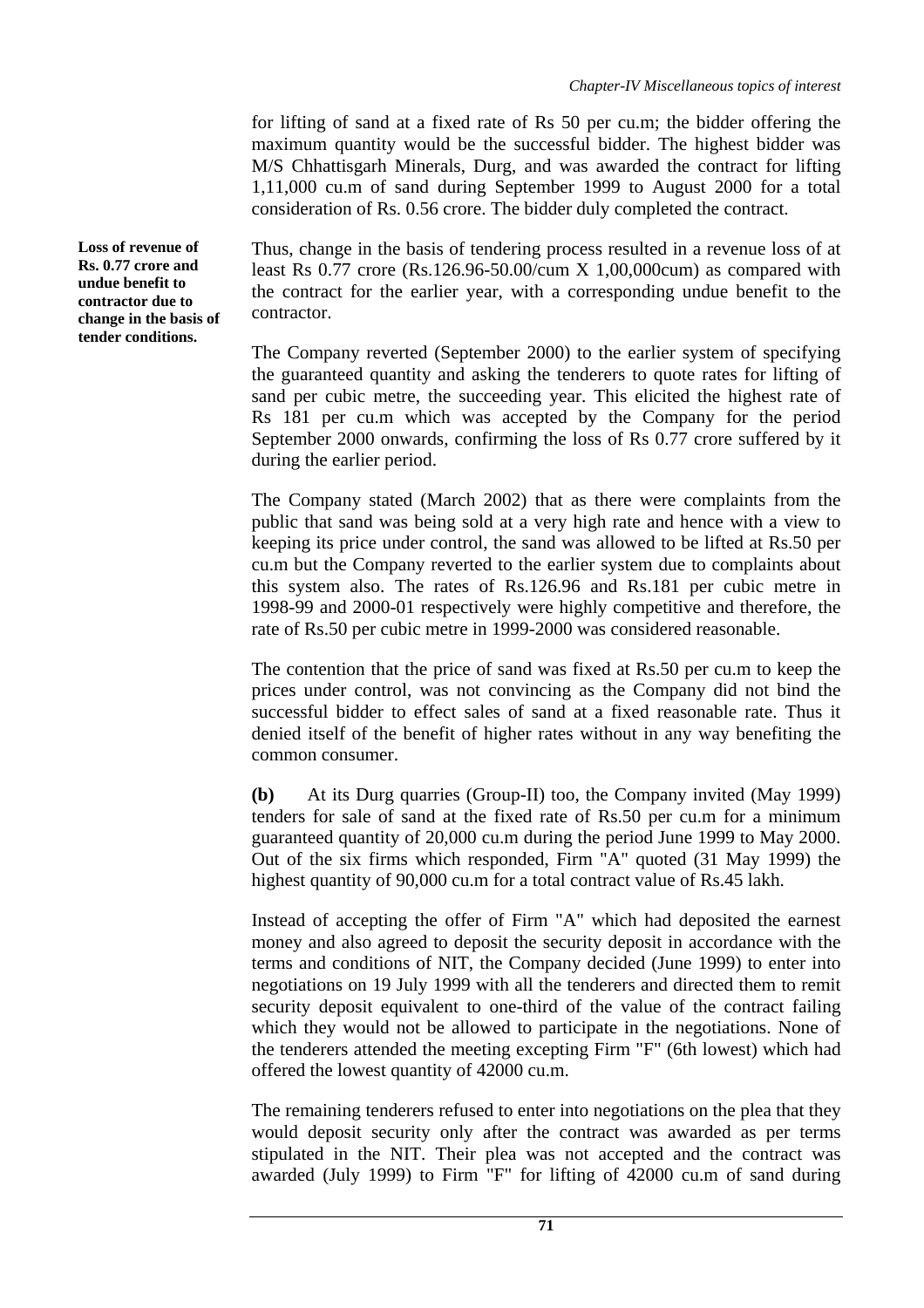*Audit Report (Commercial) for the year ended 31 March 2002* 

August 1999 to July 2000, at a total value of Rs.21 lakh which the firm accepted, executed and paid for.

**Failure to accept highest offer resulted in revenue loss of Rs 24 lakh.** 

Thus the failure of the Company to accept the highest offer of Firm "A" resulted in revenue loss of Rs.24 lakh (90,000-42,000 cu.m @Rs.50/cu.m). The justification of the Company to negotiate for ascertaining the genuineness of tenderers was not tenable, as the highest tenderer had duly agreed to remit security deposit for the total value of contract as per NIT after award of work order. However, his offer was not accepted in spite of being the highest one in accordance with NIT and instead the sixth lowest bidder was shown an undue favour.

The Company stated (June 2002) that some of the tenderers had either withdrawn or revised their offers with reduced quantity of sand. Further the offers even with reduced quantity were not supported by demand drafts (DD) for one-third value of their respective offers and the tenderers also did not participate in the negotiation meeting.

The reply was not tenable as the delay of two months in peak season in finalising the tender by the Company, particularly when the monsoon season was approaching, would have forced the tenderers to revise their offers with reduced quantity. Further, as per terms and conditions of NIT, the DD for onethird value of the offer was to be tendered only when the offer was accepted.

The matter was reported to Government (May 2002); its reply had not been received (September 2002).

## **4A.5 Madhya Pradesh State Industries Corporation Limited**

### *4A.5.1 Belated supply of material resulted in avoidable payment of penalty*

**Non-adherence to delivery schedule resulted in avoidable payment of penalty of Rs.14.45 lakh.** 

The Company entered (22 September 1998) into an agreement with Director General of Police (DGP), Government of Madhya Pradesh, for supply of 57004 pairs of shoes by 20 December 1998, 58582 pairs by 13 October 1999 and further 51971 pairs by 3 August 2002. The agreement also provided for penalty ranging from two to ten per cent in case supply was delayed beyond the scheduled delivery period. The Company allotted supply orders between its two production centres at Bhopal (143800 pairs) and Gwalior (23757 pairs).

The production unit at Gwalior completed the supply of shoes within the delivery schedule. However, the Bhopal unit supplied only 81308 pairs out of the 1,43,800 within the delivery schedule and the balance 62492 pairs were supplied after delays of nine to 167 days. Consequently, the DGP levied and recovered a penalty of Rs.14.45 lakh. Thus, failure of the Company to adhere to the delivery schedule resulted in an avoidable loss of Rs.14.45 lakh.

**Avoidable payment of penalty of Rs.14.45 lakh due to nonadherence to delivery schedule.**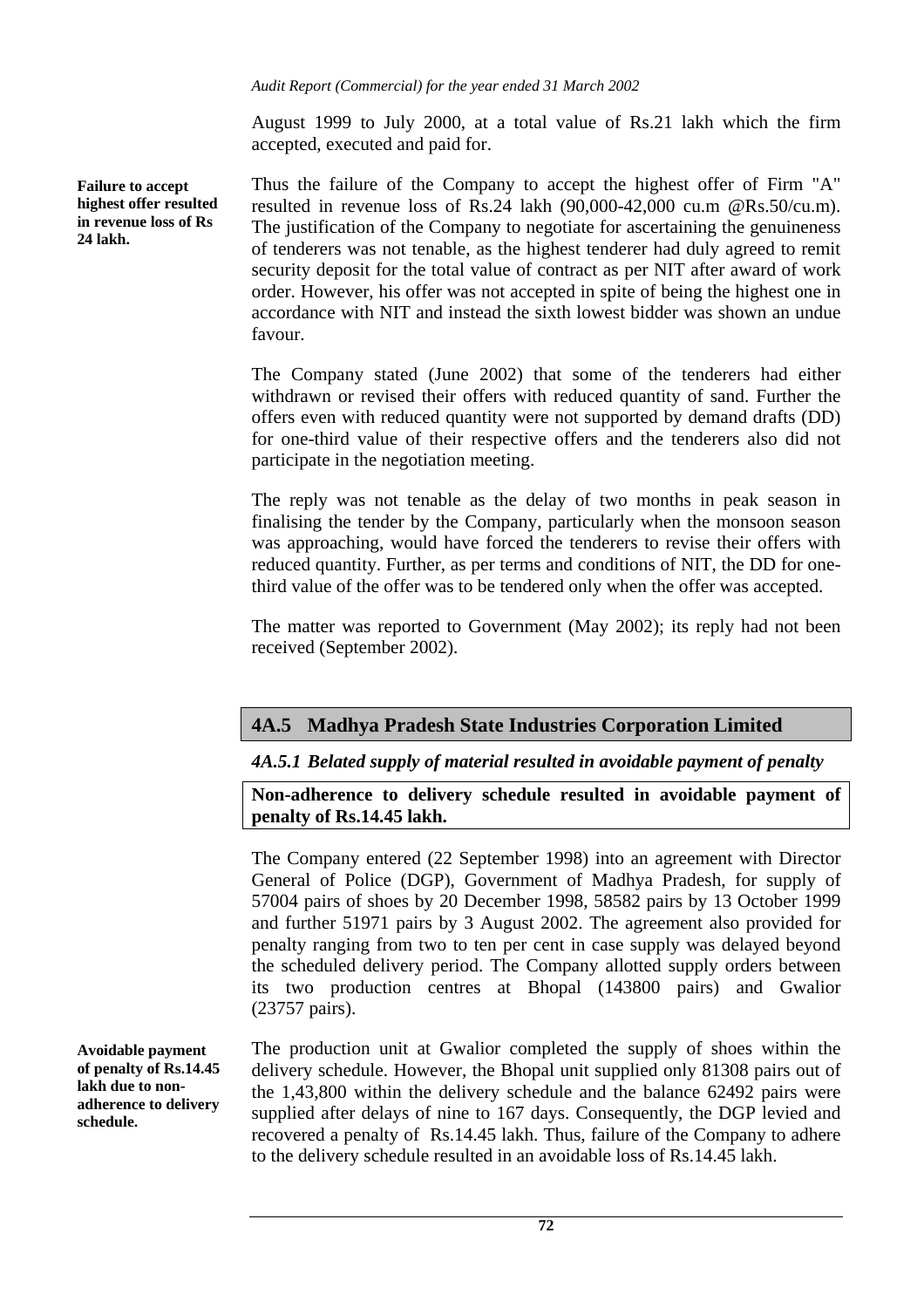Management attributed (September 2001) the delay in supply to the rigid time schedule.

The reply is not acceptable as the delay was due to improper planning as evidenced by the fact that the raw material required for the supply orders was procured belatedly i.e. between September 1998 and March 1999 (for delivery by 20 December 1998), September 1999 and January 2000 (for delivery by 13 October 1999) and May 2000 and January 2001 (for delivery by 3 August 2000). Moreover, the Company was well aware of the rigid delivery schedule and should have been cautious to adhere to the delivery schedule.

The matter was reported to the Government in March 2002; their replies had not been received (September 2002).

**SECTION 4B** 

**Statutory corporations** 

## **4B.1 Madhya Pradesh State Road Transport Corporation**

*4B.1.1 Avoidable expenditure on purchase of high speed diesel oil* 

**Delay in availing concessional rate of sales tax resulted in avoidable extra expenditure of Rs.43.69 lakh on purchase of HSD oil.** 

Madhya Pradesh State Road Transport Corporation (Corporation) has a depot in Jhansi, Uttar Pradesh. To operate the fleet, the Depot Manager had been purchasing high speed diesel (HSD) from Indian Oil Corporation Limited, Jhansi depot. As per Section 3-G of Uttar Pradesh Sales Tax Act (Act), the Corporation was entitled to avail concessional rate of sales tax at five per cent by submitting Form 3-D required under that Section ibid of the Act, on purchase of HSD for operation of its fleet.

It was noticed in audit (September 2001) that Jhansi depot purchased 30,05,798 litres of HSD oil by paying sales tax at rates ranging from 16 to 20 per cent during the period August 1995 to August 2001. The failure of the depot in not availing the concessional rate of sales tax resulted in an avoidable extra expenditure of Rs.43.69 lakh on HSD purchased during this period.

The Depot Manager attributed (September 2001) the non-availing of concessional rate of sales tax to the lack of awareness of the provisions of the U.P. Sales Tax Act.

Management stated (July 2002) that under Section 3G of the Act, the departments and undertaking of only Uttar Pradesh State and the Central governments were entitled to avail themselves of concessional rate of Sales Tax. The reply was not acceptable as by virtue of its having been established under Section 3 of Road Transport Corporations Act (Central Act), the

**Failure to avail concessional tax led to avoidable expenditure of Rs.43.69 lakh**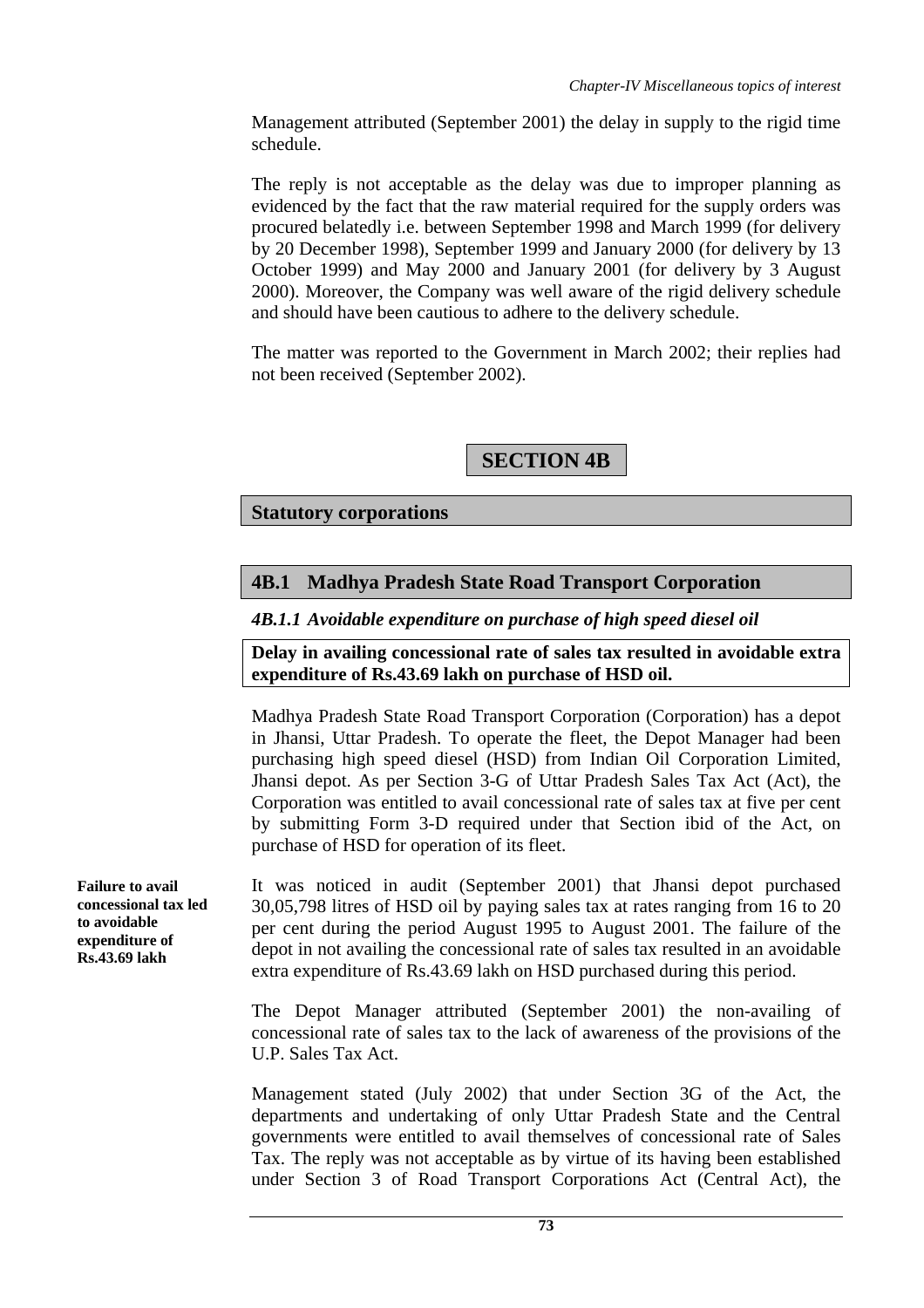Corporation was very much entitled to the concessional rate of sales tax under that very Section of the Act. Thus, its failure in availing the concessional rate had resulted in the avoidable extra expenditure.

The matter was reported to Government (May 2002); its reply had not been received (September 2002).

#### *4B.1.2 Loss of revenue due to improper assessment of bus fleet*

**Failure to make proper assessment of the bus fleet in the advertising contract resulted in loss of revenue of Rs.21.20 lakh.** 

The Corporation earns revenue by appointing sole advertising agent to secure advertisements for display in its operational bus fleet. Tenders were invited (December 1998) for appointment of a sole advertising concessionaire for a period of three years (December 1998 to November 2001) at a reserve price of Rs 10,000 per bus, specifying therein the availability of 1500 buses against a fleet of 2150 buses for display of advertisements, with a condition that the number of buses may be increased/decreased depending upon external/internal factors.

It was observed in audit (May 2001) that the Corporation had 1848 buses in operation at the time of initiating the tendering process (November 1998) and the Deputy General Manager (W) of the Corporation also had opined that 1700 buses could be mentioned in NIT for securing advertisements, with a view to avoiding any problems that could arise in future. Despite this, the Corporation awarded (February 1999) the contract to the highest offerer<sup>\*</sup> at Rs 10,600 per bus for a period of three years (February 1999 to January 2002) for a total value of Rs 1.59 crore and accordingly received Rs 1.33 crore up to May 2001. As the Corporation had not expected any problems in mentioning the fleet as 1700, this fact should have been considered. Indication of availability of only 1500 buses resulted in a loss of revenue of Rs.21.20 lakh on 200 buses (200xRs.10,600).

The Corporation stated (May 2001) that it was a conscious decision to allow display of advertisements only on 1500 buses to avoid complaints from sole advertising agency about availability of lesser number of buses as compared to the contracted number and at no point of time the agency was allowed to display the advertisements in more than 1500 buses.

The reply was not tenable as it did not specify how the Corporation could exercise this type of control all through a period of three years. Further clause 2 of the agreement provided for increase /decrease in the number of buses. The average number of buses in operation were more than 1700 during last three years - 1998-99 : 1758, 1999-2000 : 1810 and 2000-01 : 1966. Had the management taken advantage of the clause, at least 1700 buses could have been offered for display of advertisements and the loss incurring Corporation would have earned an additional revenue of Rs 21.20 lakh.

 $\overline{a}$ *\**

**Loss of revenue of Rs.21.20 lakh due to improper assessment of bus fleet for display advertisement.** 

*Prithvi Associates, Ahemedabad*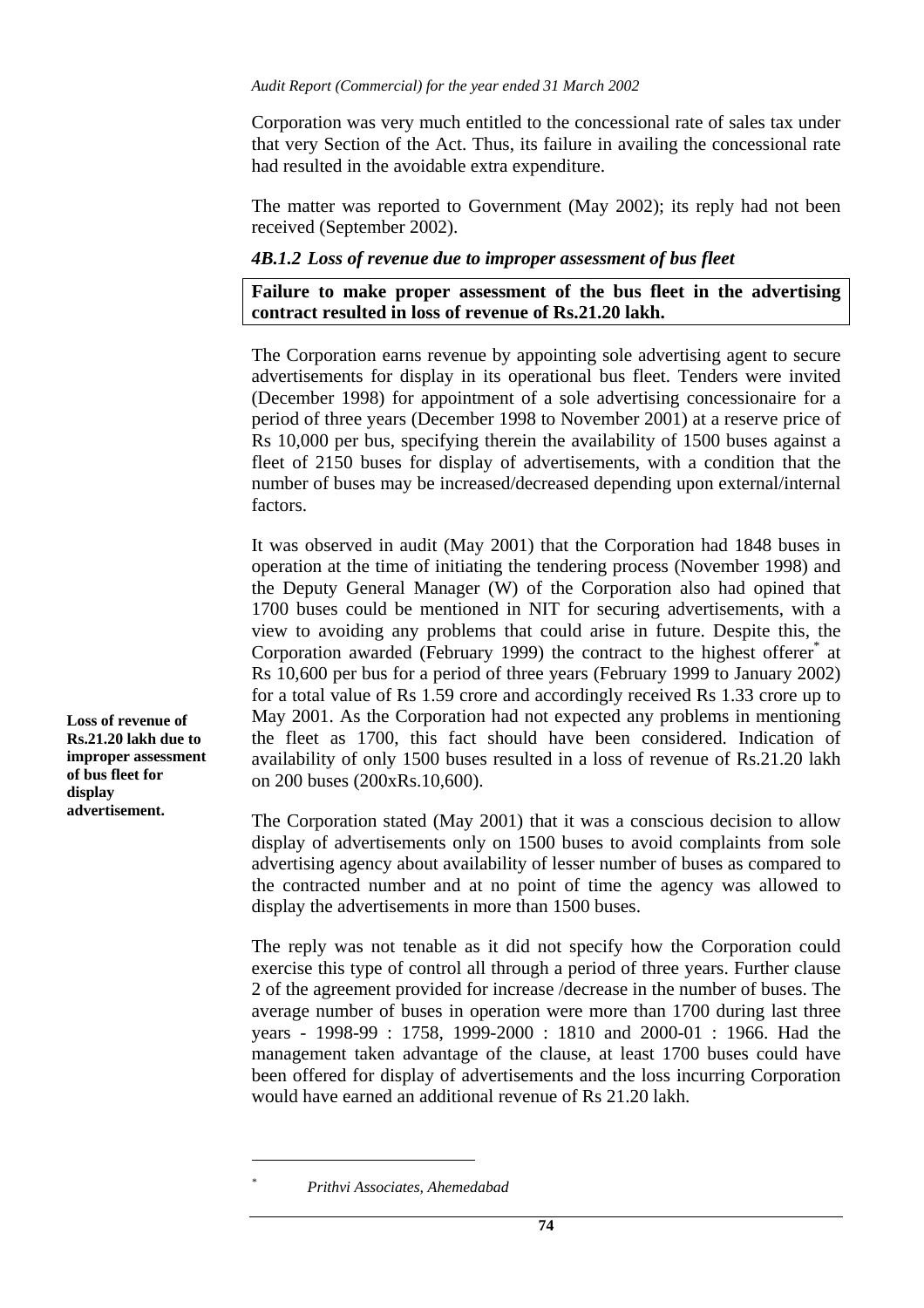The matter was reported to Government (May 2002); the reply had not been received (September 2002).

### **4B.2 Madhya Pradesh State Electricity Board**

## *4B.2.1 Undue concession to HT consumers*

## **Incorrect reduction in bills resulted in undue benefit of Rs.8.59 crore to HT consumers.**

On the night of 30 September 1999, a team of the Board officers organised a raid on an HT consumer 'I' of Banmore, district Morena, and found that the unit was unauthorisedly using electrical energy by tapping 33 KV line. Moreover, this unit had further extended the illegal extention to a neighbouring unit 'B'. A Panchnama was prepared, FIR was lodged and power supply to both the units was disconnected from 1 October 1999. The circle level committee raised a supplementary bill against 'B' and 'I' for Rs.8.23 crore and Rs.15.72 crore respectively. In case of 'B' the billing was done for 3 years and in case of 'I' from the date of connection to the date of theft i.e. 12 June 1998 to 30 September 1999.

The billing was done as per Board's prevailing practice/circular. The billing system as approved by Board/Government for theft of energy required preparation of a provisional bill covering the period from the date of connection to the date of detection of theft or total period of three years whichever was less at the earliest possible and sent to the consumer for payment.

However, the central level committee, deciding over the appeal of the consumer, reduced the aforesaid period to one year only on the basis of circular issued by the Board on 20 December 1999. Accordingly, RAO, Morena, issued the supplementary demands of Rs.3.05 crore and Rs.12.31 crore to 'B' and 'I', respectively. Since the theft was detected in September 1999 well before the issue of circular, the provisions of the circular were not applicable.

Thus, the decision of the central level committee to bill for one year only was based on a circular issued after 3 months of the theft and was not, therefore, justified. This had resulted in undue benefit of Rs.8.59 crore to the consumers by way of incorrect reduction in demands raised earlier. Further, the Board had also failed to realise dues so far (January 2002) even against the demand of Rs.15.36 crore.

The Board stated (July 2002) that the consumers had made payment of Rs.50 lakh against the aforementioned demand of Rs.15.36 crore. The action to recover the balance amount of Rs.14.86 crore, however, could not be taken due to the pendency of the cases in the Hon'ble High Court. The decision of the court was awaited.

**Undue benefit to HT customers resulted in loss of Rs.8.59 crore.**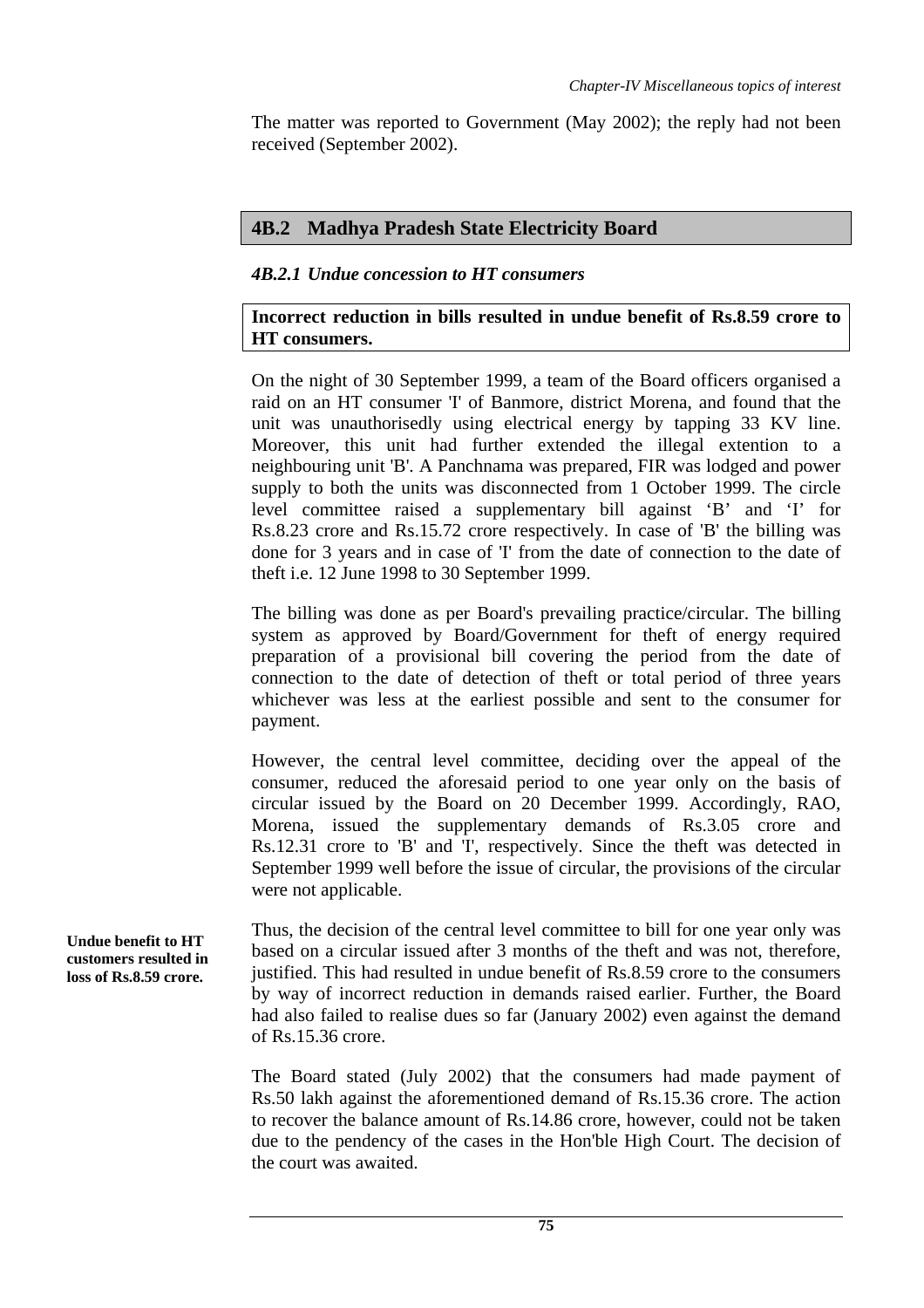The matter was reported to Government (April 2002); its reply had not been received (September 2002).

## *4B.2.2 Extra liability due to failure to avail of loan at lower rate of interest*

**Procurement of metering equipment by availing of cash credit facility instead of loan from PFC resulted in extra annual burden of interest of Rs.1.84 crore.** 

The Board proposed (May 2000) a scheme for loan assistance of Rs.49.30 crore from the Power Finance Corporation (PFC), New Delhi, for procurement of trivector meters and other metering equipments, for their installation on extra high tension line feeders. The PFC sanctioned (August 2000) a loan of Rs.39.40 crore @ 10.5 per cent per annum against the estimated cost of Rs.49.30 crore. The Board conveyed its formal acceptance of loan to PFC in September 2000.

The Board was required to execute the complete documents including a memorandum of agreement within a period of six months from the date of sanction (28 August 2000). The Board failed to comply with the formalities within this period and hence PFC did not release the loan.

The Board in anticipation of loan assistance from PFC had placed orders during January - March 2001 for procurement of 7529 HT static trivector meters for Rs.10.74 crore and 7107 CTPT (current transformer/potential transformer) units for Rs.14.54 crore. Against the orders, the Board had already released payments amounting to Rs.30.67 crore (including excise duty and central sales tax) to be supplied during April to August 2001. These payments were made to suppliers through the cash credit account of the Board carrying interest at 16.5 per cent per annum as against the rate of 10.5 per cent per annum on loan from PFC.

Thus, due to non-fulfillment of requisite formalities in time, the loan of Rs.39.40 crore available from PFC at cheaper rate of interest could not be availed of by the Board. This resulted in extra burden of interest of Rs.1.84 crore per annum.

The matter was reported to Board/Government (April 2002); their replies had not been received (September 2002).

**Board's failure to avail loan from PFC resulted in additional interest burden of Rs 1.84 crore.**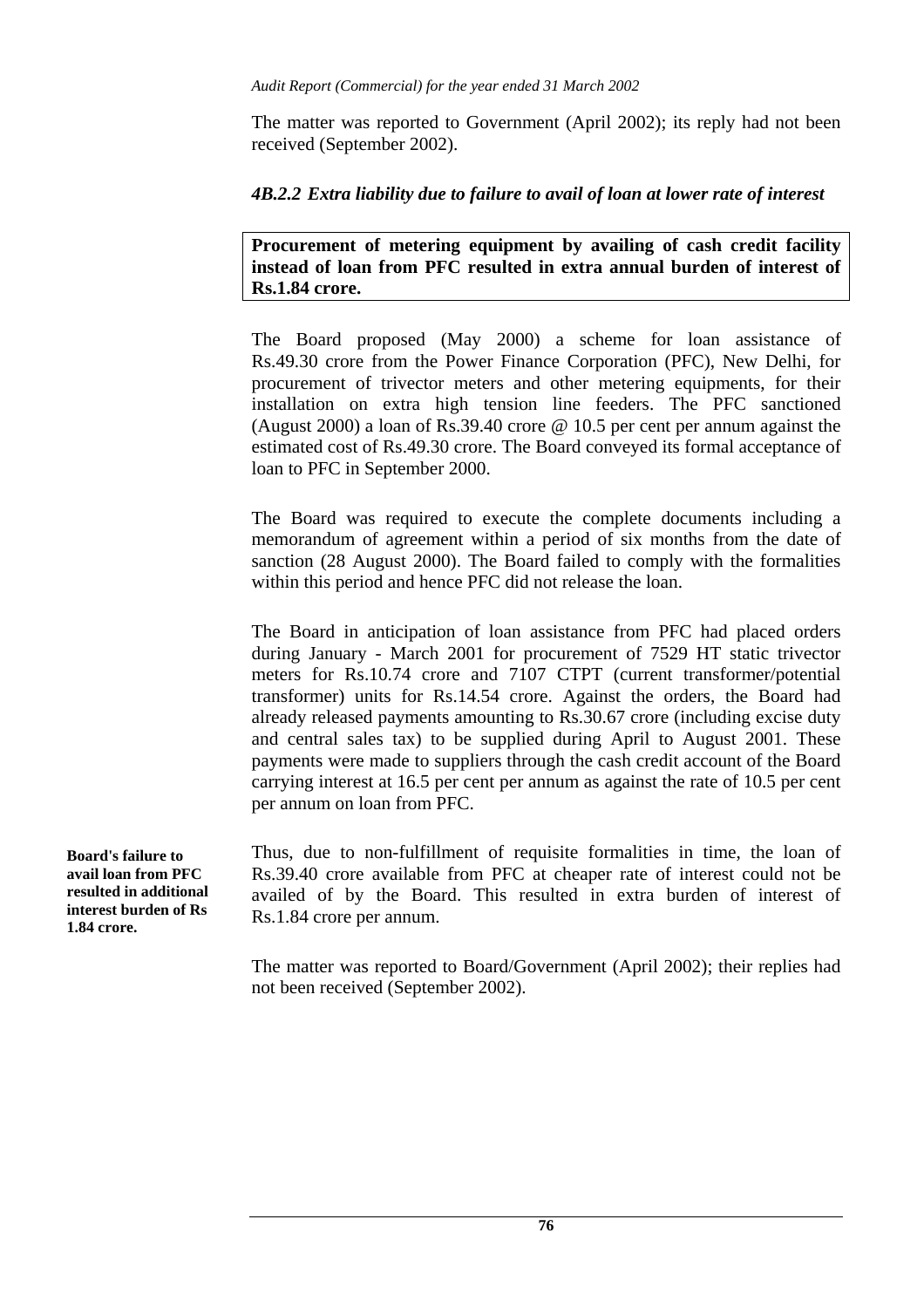### *4B.2.3 Construction of line far in advance*

**Construction of line for installation of sub-station without ascertaining the availability of land for civil work resulted in locking up of funds of Rs.33.83 lakh with consequent loss of interest.** 

The Board sanctioned (July 1998) an estimate of Rs.0.51 crore for installation of 1 x 5 MVA 33/11 KV sub-station at Boregaon under Chhindwara division, including civil work and erection of 33 KV line to connect proposed 33/11 KV sub-station with 132/33 KV sub-station. The construction of sub-station was necessary to improve the low voltage problem in the industrial area of Boregaon. The work was to be completed by September 1999.

The ST:RE<sup>\*</sup> construction division, Chhindwara, completed the work of erection of 33 KV line at an expenditure of Rs.33.83 lakh by 10 February 1999. However, the civil work for construction of sub-station had been in limbo due to non-availability of land for installation of sub-station.

The Superintending Engineer (ST:RE) Chhindwara, confirmed (November 2001) that the construction work of sub-station could not be started due to non-acquisition of land.

Thus, non-acquisition of land for the construction of 33/11 KV sub-station resulted in blocking of Board's funds of Rs.33.83 lakh with consequential loss of interest of Rs.15.65 lakh up to March 2002 with uncertainty about the availability of land and completion of the work.

The Board stated (August 2002) that expenditure of only Rs.4.50 lakh was incurred on line construction work and the balance Rs.46.49 lakh was diverted to other works.

 $\overline{a}$ 

**Construction of line far in advance of installation of substation resulted in extra burden of interest of Rs 15.65 lakh.** 

*<sup>\*</sup> ST: RE = Sub-transmission and Rural Electrification*